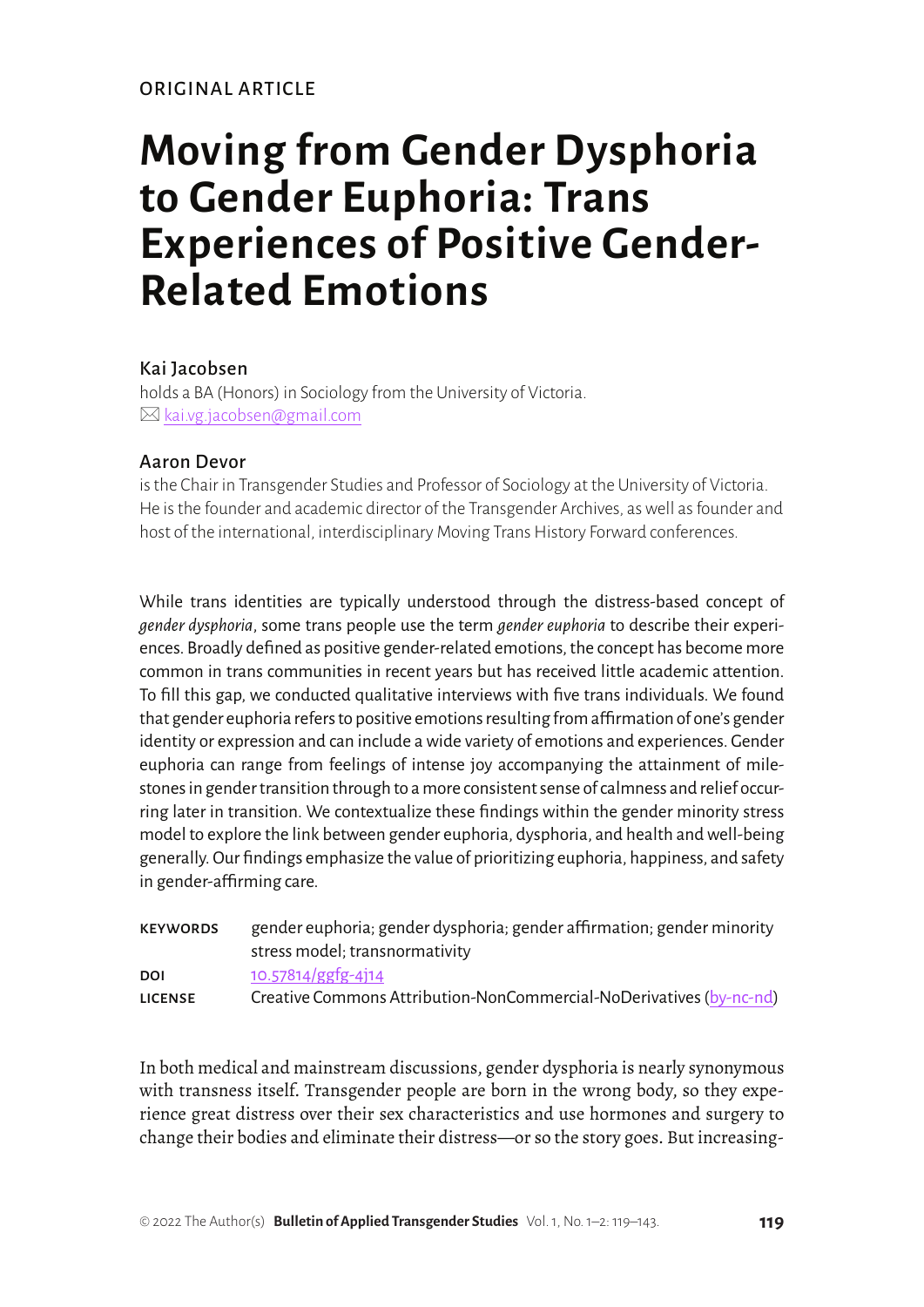ly, trans communities and scholars are pushing back against this focus on dysphoria to make space for discussions of more positive aspects of trans experiences. Ashley (2019) has argued that demanding that trans patients present with gender dysphoria is dehumanizing, and that there are other valid reasons a trans person might pursue medical transition, such as gender euphoria or creative transfiguration. Similarly, Bradford, Rider, and Spencer (2019) have called for future research to go beyond deficit and distress-based models of trans identities. Both Ashley and Bradford, Rider, and Spencer use the term *gender euphoria* to describe positive gender-related emotions that might emerge from transitioning, a term that has become more common in trans communities in recent years. However, very little academic research has been done on the topic.

This research sought to fill this gap, and asked: How do trans individuals describe their experiences of euphoria, joy, affirmation, or positive affect in relation to their gender? To answer this question, we conducted an exploratory study using qualitative interviews with a small sample of young trans people living in British Columbia, Canada, about their experiences of gender euphoria. We found that gender euphoria refers to positive emotions resulting from affirmation of one's gender identity or expression and can include a wide variety of emotions and experiences. Given these findings, we challenge pathologizing narratives of transness by illuminating the joys and positive reverberations that can come with being trans. We also interpret our findings in the context of the gender minority stress model. While our small sample was fairly homogenous in terms of age, race/ethnicity, geography, and social context, our findings indicate the need to create space for gender euphoria within gender-affirming medical systems and to conduct further research.

## **DYSPHORIA AND TRANSNORMATIVITY**

Most research on trans experiences centers around the concept of gender dysphoria, which the 5th edition of the American Psychiatric Association's *Diagnostic and Statistical Manual of Mental Disorders* (DSM-5; 2013, s. 302.6) defines as "a marked incongruence between one's experienced/expressed gender and assigned gender" that is associated with "clinically significant distress or impairment." Similarly, the 7th edition of the World Professional Association for Transgender Health's *Standards of Care* (2012, 2) defines gender dysphoria as "discomfort or distress that is caused by a discrepancy between a person's gender identity and that person's sex assigned at birth (and the associated gender role and/or primary and secondary sex characteristics)." Accompanying gender dysphoria is a larger hegemonic narrative that dominates medical and mainstream cultural representations of trans identities. This narrative includes a sense of being "born in the wrong body," displaying gender non-conformity since childhood, and seeking medical transition to express an authentic inner self. Several scholars have referred to this narrative as *transnormativity.* Matte (2014) traces how interplay between trans activists and American medical and legal systems from 1960 to 1990 produced these narratives as a way to gain legitimacy and recognition of trans identities in the public eye. Johnson (2016) further defines transnormativity by focusing on how trans people are held accountable to these narratives. Both scholars argue that while transnormativity has been used successfully to gain some trans people rights and legitimacy in the public eye, it has also constrained the narratives available to trans people.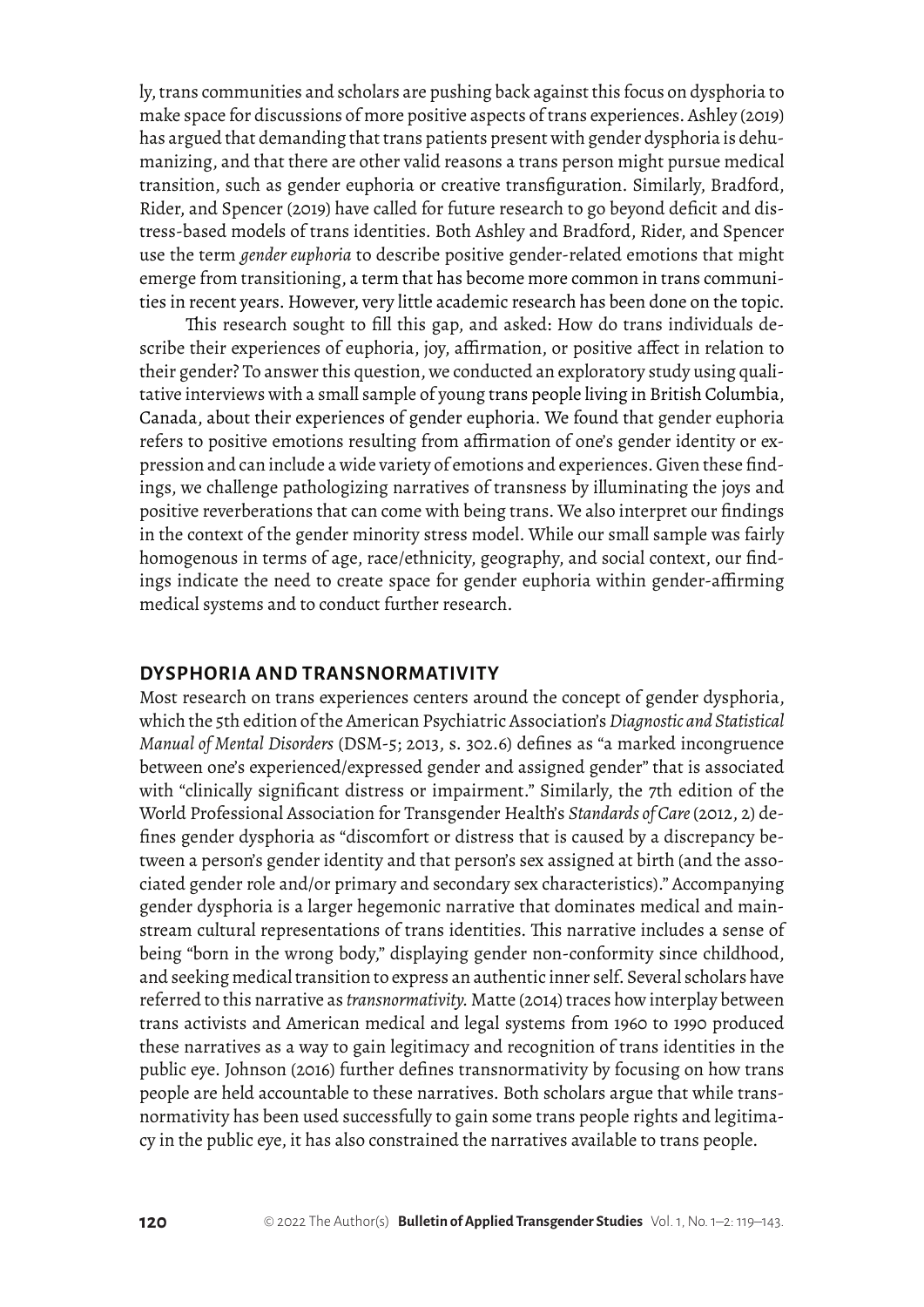Both historically and in the present day, trans people seeking gender-affirming medical care have often felt the need to selectively narrate their experiences in a way that is legible to care providers operating in a medial model. This has often meant emphasizing dysphoria and distress over other aspects of experiences of gender (Bolin 1988; Davy 2015; Johnson 2015; shuster 2021). This pervasive focus on distress has detrimental impacts on the lives of trans people. Budge, Orovecz, and Thai (2015, 422) argue that the overwhelming emphasis on dysphoria and distress in trans narratives "fuels anxiety and anticipatory negative emotional processes" for trans people and limits their ability to experience and express positive emotions. Relatedly, Westbrook (2021) describes how activists working to raise awareness about violence against trans people through campaigns such as Transgender Day of Remembrance have argued for the protection of trans lives primarily by focusing on the unjust violence they face, and in the process have constructed trans lives as inherently vulnerable and victimized. An unintended consequence of this strategy is an increase in feelings of fear and hopelessness among trans people, who see themselves as in constant threat of violence. To position trans lives as worth living, Westbrook (2021, 175) argues that we must not only focus on the violence trans people face, but also the joyful lives they live: "narratives about transgender lives should highlight gender euphoria, not just dysphoria, as well as transgender joy, not just risk for violence." Westbrook and Budge, Orovecz, and Thai's research demonstrate how transnormativity—and in particular, the overemphasis on trans distress and dysphoria—restricts the emotional expression of trans people.

#### **GENDER MINORITY STRESS MODEL**

The sexual minority stress model, first developed by Brooks in her work with lesbian women in 1981 and popularized by Meyer in 1995, describes how homophobia and oppression impact sexual minority people's health and well-being. In recent years, Testa and colleagues (Hendricks and Testa 2012; Testa et al. 2015) have applied this model to trans people using the gender minority stress model. This model distinguishes between distal or external stressors, such as direct experiences of discrimination and violence, and proximal or internal stressors, such as internalized transphobia (Hendricks and Testa 2012; Testa et al. 2015). The impact of these stressors is mediated by resilience factors, including community connectedness and pride (Testa et al. 2015). Recently, some scholars have proposed gender dysphoria as an additional proximal stressor that may be worsened or alleviated by distal stressors and other social experiences (Cooper et al. 2020; Galupo, Pulice-Farrow, and Lindley 2020; Lindley and Galupo 2020).

Related work has also considered the importance of gender affirmation to trans people's health and well-being. For example, Sevelius (2013) uses gender affirmation as a framework for understanding risky behavior among trans women of colour. Sevelius posits that transphobic stigma leads to both psychological distress, which increases the need for gender affirmation, and social oppression, which decreases opportunities to access gender affirmation. This combines to create a state of identity threat, in which the need for gender affirmation exceeds the opportunities to access it. With few avenues to affirm their gender, the highly marginalized trans women of colour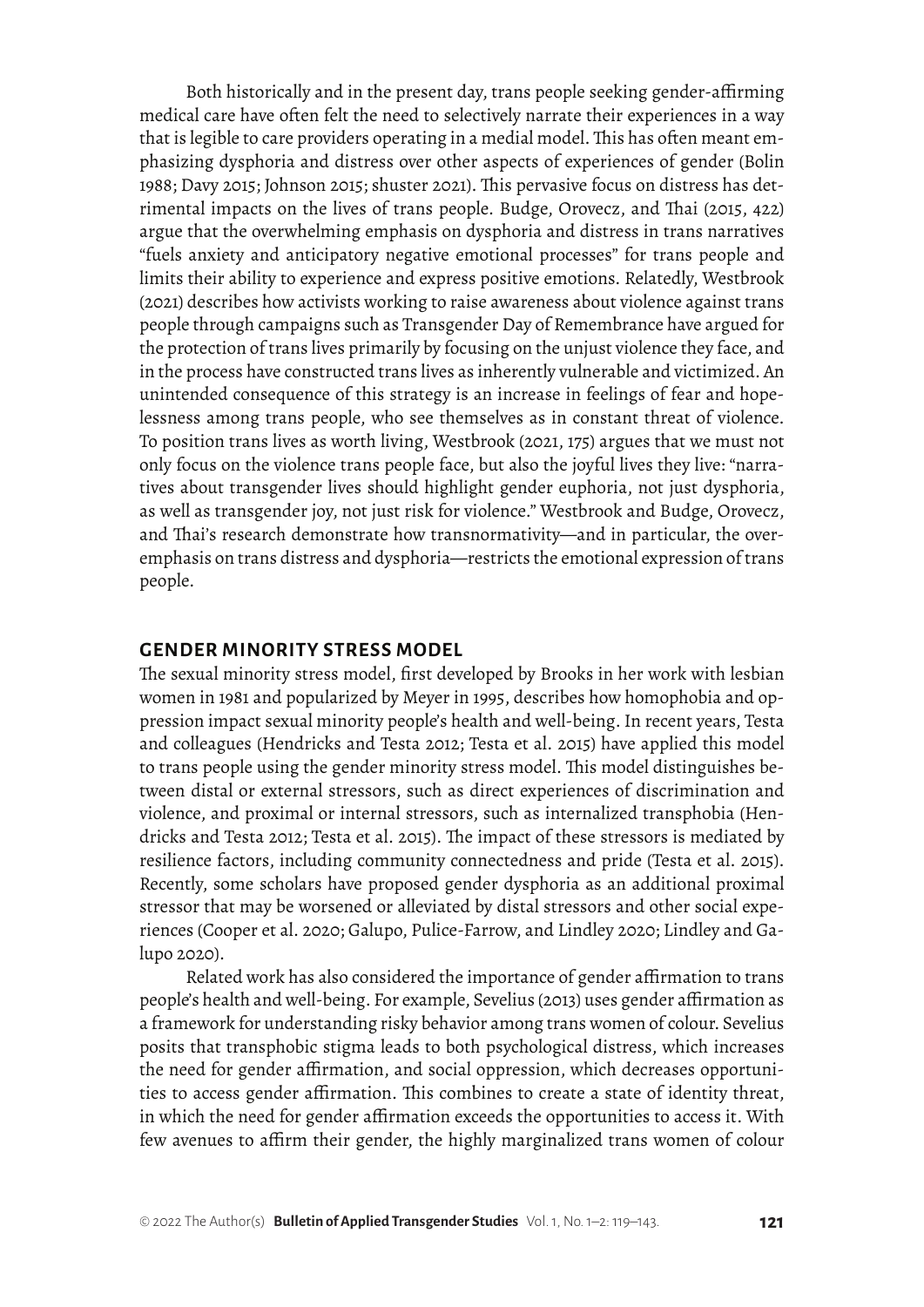in Sevelius' research turned to activities such as sex work, substance use, and street hormone and injection silicone use, which meet their need for gender affirmation, but also increase their risk of HIV exposure. Other literature emphasizes the role of transition-related hormones and surgeries, gender-concordant identification, trans-affirming social support, and other gender-affirming experiences in improving the health and well-being of trans people (Baker et al. 2021; Bauer et al. 2015; Bradford, Rider, and Spencer 2019; Glynn et al. 2016; Hughto et al. 2020; Lelutiu-Weinberger, English, and Sandanapitchai 2020; Matsuno and Israel 2018; Scheim, Perez-Brumer, and Bauer 2020). Finally, Budge and colleagues' (Budge et al. 2013; Budge, Chin, and Minero 2017; Budge, Orovecz, and Thai 2015) qualitative research on trans people's emotions and coping strategies highlight how positive emotions and experiences can help trans people cope with dysphoria, distress, and discrimination.

Thus, while existing literature demonstrates that gender affirmation plays an important role in trans people's health and well-being, further research is needed to understand these processes in more detail. One phenomenon that may play an important role is gender euphoria.

#### **GENDER EUPHORIA**

The term gender euphoria has been used in trans communities since at least 1976, when it was used to describe people who "[felt] content expressing a dual gender role," in contrast to "transsexuals" who experienced dysphoria and sought medical transition (Kane 1976, 5–6). A decade later, the term appeared in the title of the newsletter of the Boulton and Park Society, a transgender peer support group based in San Antonio, Texas that was active from 1986 to 1999 (Digital Transgender Archive n.d.). The term is also mentioned in Devor's (2004, 63) model of trans identity development, where he explains that as trans people transition into their affirmed gender, "many people find that their feelings of gender dysphoria are supplanted by feelings of gender euphoria." In recent years, the term has become increasingly popular among trans communities to describe positive gender-related feelings, in contrast with gender dysphoria.

Beischel, Gauvin, and van Anders (2021) provide the first research-based effort to define and explain gender euphoria through an online survey in which they recruited 47 participants who were familiar with the term gender euphoria. Most participants identified as trans or nonbinary, but a substantial minority were cisgender. Based on their findings, Beischel, Gauvin, and van Anders (2021, 13) define euphoria as a "joyful feeling of rightness" related to gender. Austin, Papciak, and Lovins' (2022) research using photo elicitation interviews confirmed and extended Beischel, Gauvin, and van Anders' findings. They found that euphoria describes "a constellation of emotional reactions" that can vary greatly in terms of intensity, duration, and specific emotions (Austin, Papciak, and Lovins 2022, 16).

Aside from the articles mentioned above, gender euphoria is mentioned in a handful of academic articles. Ashley and Ells (2018, 24) define gender euphoria as "the positive homologue of gender dysphoria," referring to "a distinct enjoyment or satisfaction caused by the correspondence between the person's gender identity and gendered features associated with a gender other than the one assigned at birth." Bradford, Rider, and Spencer (2019, 6) have proposed that "gender euphoria can be un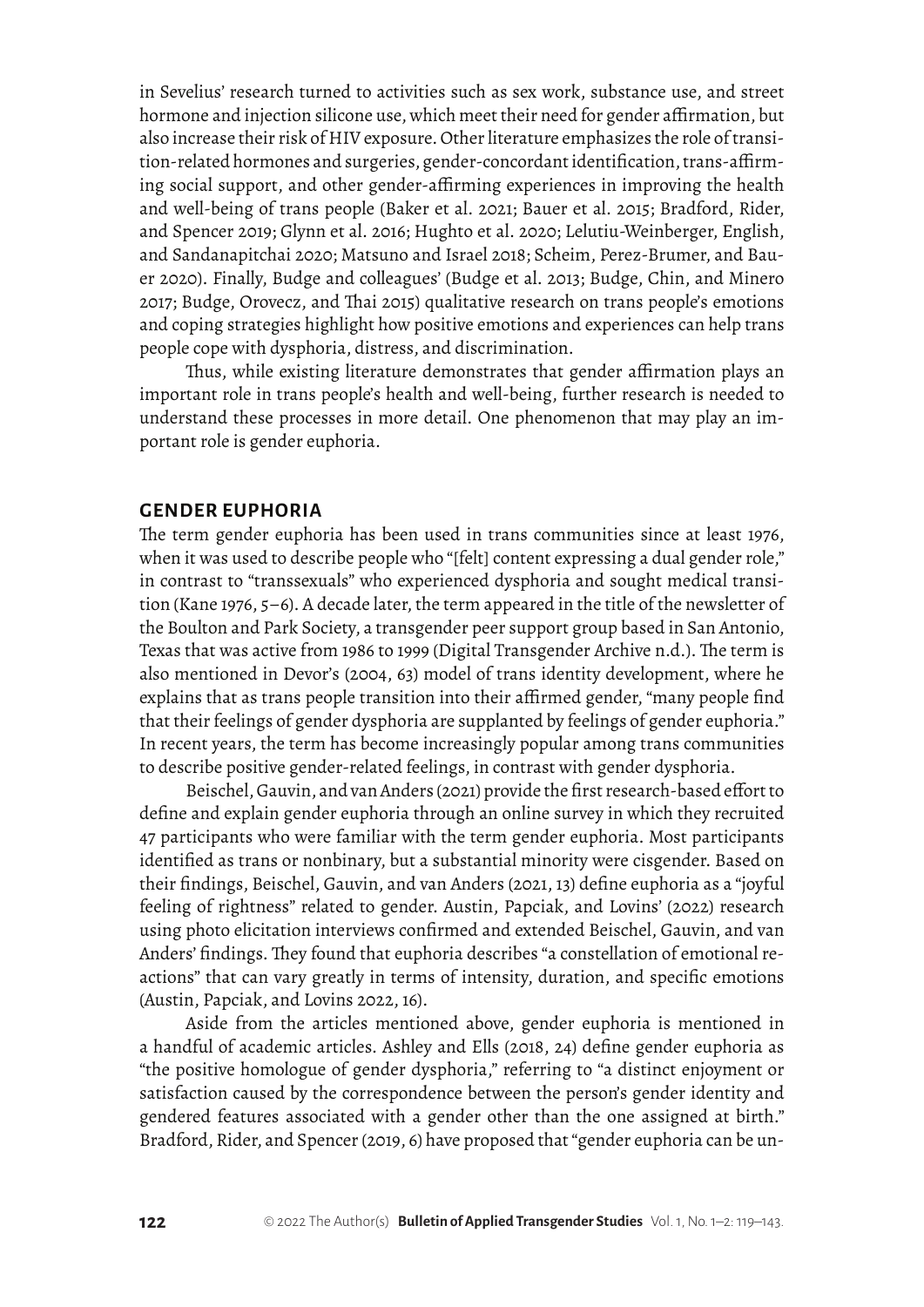derstood in terms of increased subjective well-being, including greater positive affect and decreased negative affect, in relation to gender transition and gender-affirmative interventions." While broad in scope, both definitions emphasize that euphoria refers to positive gender-related emotions.

While academic literature on the topic is scant, several trans community members have written on the topic in non-academic books, blogs, and other formats. This includes Kane's work in the *Provincetown Symposium,* quoted above. Additionally, Iantaffi and Barker (2017, 128) describe euphoria in their book *How to Understand Your Gender*  as "moments of pure joy, when you feel good about your body, how you feel in it, what you're wearing, and how you're perceived by others". In *The A–Z of Gender and Sexuality*, Holleb (2019, 132) defines gender euphoria as "the trans joy of experiencing your gender. Gender euphoria is a sense of joy, exhilaration, and excitement experienced when you feel happy with your gender or gender expression." Hawley (2019, paras. 5–6), author of the blog "Trans Autistic Feminist," describes her experience of euphoria as "a deep feeling of happiness that overcomes me" and as "an affirmation that transitioning was the right thing for me." These three definitions encapsulate a range of experiences that may be understood as gender euphoria, and all revolve around a sense of joy, happiness, and affirmation.

As Iantaffi and Barker's definition suggests, euphoria can be derived from a variety of experiences, including an internal feeling of contentment with one's body or from external social interactions. Beischel, Gauvin, and van Anders (2021) found that their participants described euphoria as arising from both internal and external triggers related to their physical body, social experiences, and/or self-concept and identity. Similarly, Austin, Papciak, and Lovins (2022) highlighted the importance of "gender-affirming antecedents" in preceding feelings of euphoria. These antecedents included medical transition as well as non-medical aspects of gender expression and transition. Notably, the authors found that specific thoughts and self-talk often contributed to experiences of euphoria, highlighting that "it is not simply the gender affirming interventions and experiences, but also meanings ascribed to them by the individuals that leads to feelings of gender euphoria" (Austin, Papciak, and Lovins 2022, 12).

In sum, the literature suggests that gender euphoria is an important aspect of trans identity and experiences for some individuals, but little is understood about the different manifestations euphoria may take, who experiences it, and how it may change over time or in different contexts. This research sought to fill this gap by using in-depth qualitative interviews with trans individuals to understand their experiences of euphoria and contribute to developing a theoretical definition and conceptualization of the term.

#### **METHODS**

This research used qualitative interviews and a grounded theory approach to understand how some trans individuals describe, articulate, and label their experiences of gender euphoria. Grounded theory is an inductive approach to research that seeks to make meaning out of the data and then abstract to the level of theory, rather than imposing a pre-existing framework or hypothesis. The research protocol was approved by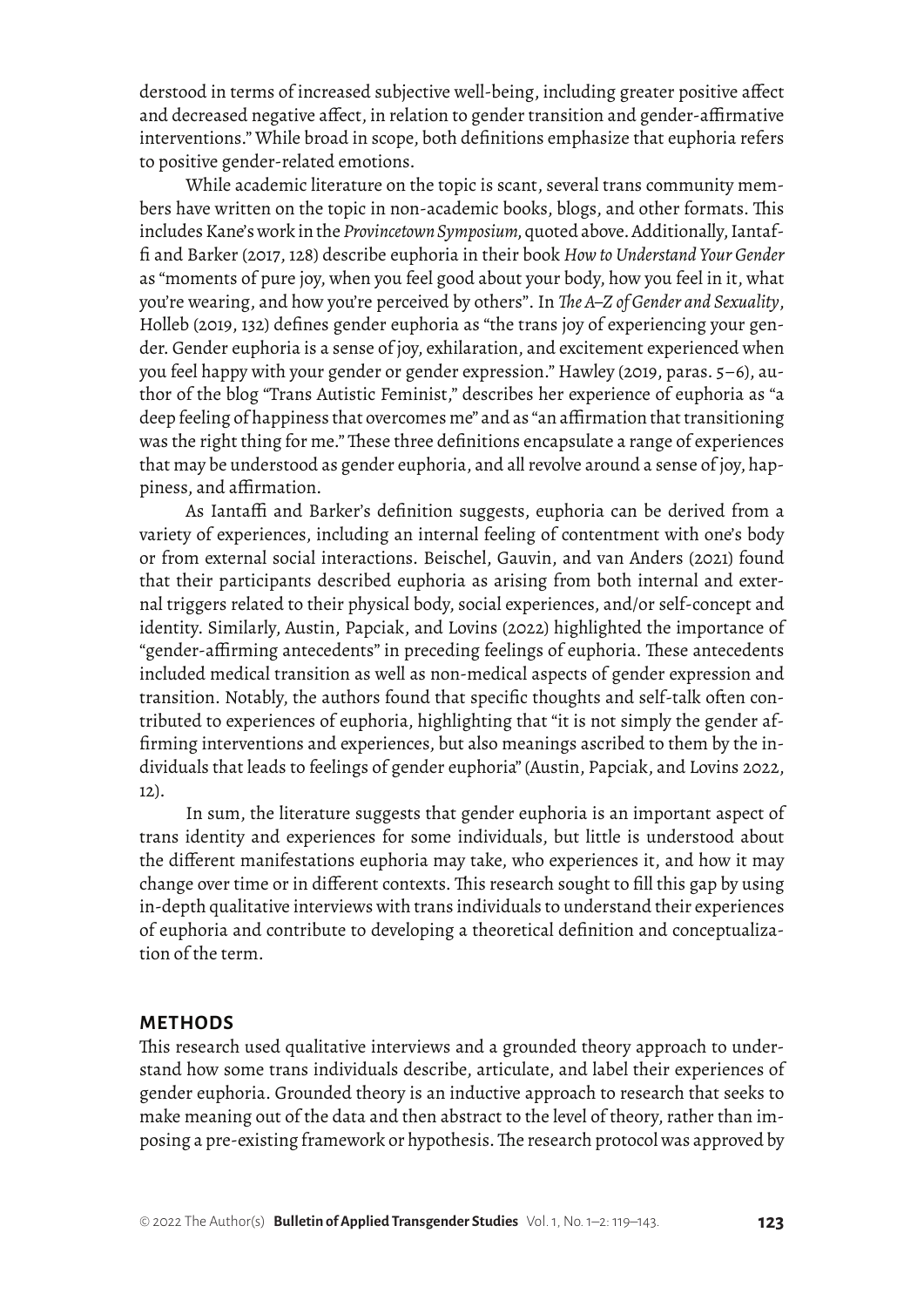the University of Victoria's human research ethics board.

Participant selection was guided by a combination of theoretical and convenience sampling. To be eligible, all participants had to identify as trans; have taken some steps towards transitioning, whatever that meant to them; and be between the ages of 19 and 29. These criteria were chosen for several reasons. As this study focused specifically on defining trans experiences, it would be unethical and counter to the aims of this research to impose the term on individuals who may not identify with the term. However, we understand trans in an expansive and inclusive manner, recognizing that individuals with specific identities of transgender, transsexual, nonbinary, Two-Spirit, genderqueer, agender, and other identities may identify as trans. Given the varied and contested meanings of trans, we chose to allow participants to interpret the term themselves when deciding to participate.

The existing literature suggests that people tend to experience gender euphoria more after beginning to transition than before (see Austin, Papciak, and Lovins 2022; Beischel, Gauvin, and Anders 2021; Bradford, Rider, and Spencer 2019; Glynn et al. 2016), and as such, it is useful for participants to have had experiences that are likely to result in gender euphoria, rather than anticipating transition while being unable to access it. We understand transition as a non-linear journey that may include—but is not limited to—changes in gender expression, name and pronoun usage, gender roles, and gender-affirming medical interventions. Participants were accepted into the study based on their own assertion that they had taken some steps towards transition—whatever that meant for them.

Finally, the third criterion related to age was chosen for convenience. Given that the primary researcher is a trans and nonbinary person in their early 20s and many of their trans networks are in a similar age range, they are best positioned as a peer to other young trans individuals. As trans communities have historically been researched by cisgender individuals who do not share the participants' experiences of gender, the researcher's insider positionality in terms of trans identity and age was important to building trust and rapport with participants and collecting rich data. The age criteria for participants was therefore established as 19–29, with the lower limit chosen to reflect the age of majority where the research was conducted.

In addition, race and gender identity were expected to be salient characteristics, and as such we sought to reflect the diversity of identities and individuals within the trans community to the extent possible given the small sample size. Therefore, we planned to interview a minimum of one transmasculine-identified individual, one transfeminine-identified individual, and one person of colour. Due to time limitations and capacity constraints for this exploratory study, the maximum number of participants was set at six individuals before recruitment began. To be considered as a potential participant, individuals were asked to provide their name, age, the words they use to describe their gender, and whether they identified as BIPOC/a person of colour/a racialized person. This information was used to determine eligibility. As more than 30 individuals responded to the call for participants, participants were selected largely according to the order in which emails were received, with some flexibility to ensure sampling quotas related to gender and race were reached. Specifically, a few white potential participants were placed on a waitlist to prioritize racialized participants. Overall, interviews with six individuals were scheduled, but the sixth participant did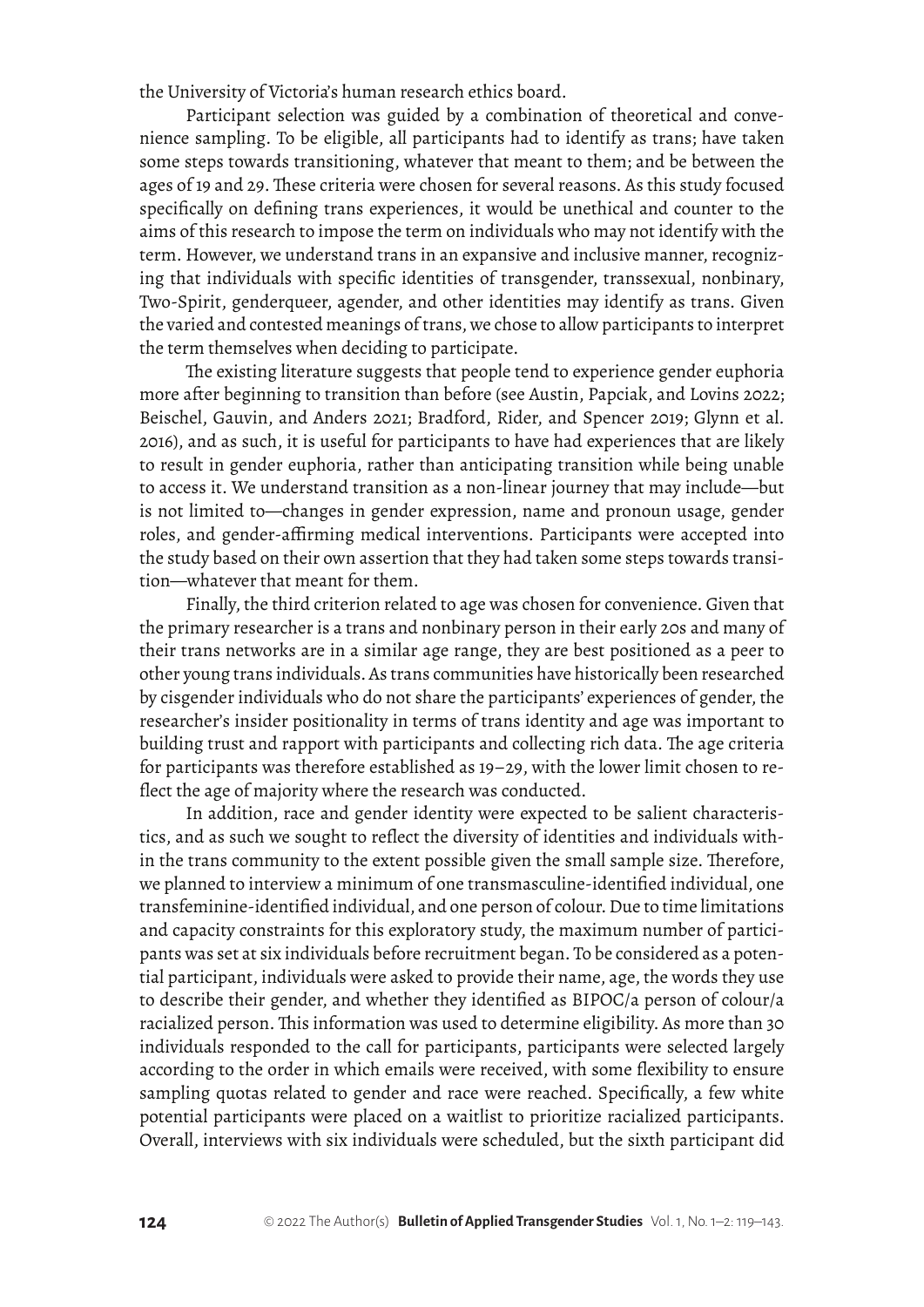| Pseudonym    | Age | <b>Gender Identity</b>           | <b>Racial Identity</b> | <b>Pronouns</b>    |
|--------------|-----|----------------------------------|------------------------|--------------------|
| <b>Higgs</b> | 27  | genderfluid, woman,<br>nonbinary | white                  | she/her, they/them |
| Jake         | 25  | nonbinary trans man              | biracial, mixed        | he/him             |
| Pike         | 23  | butch and trans                  | white                  | they/them          |
| Curtis       | 21  | trans man                        | white                  | he/him             |
| Loaf         | 26  | nonbinary                        | biracial               | they/them          |

#### **Table 1. Participant Information**

not show up, resulting in a final sample of five individuals. Demographic information of the final sample of five participants along with the pseudonym chosen by each participant is found in Table 1.

All recruitment was conducted online through LGBTQI+ Facebook groups based in British Columbia (BC), Canada. While living in BC was not a requirement, all participants lived in BC at the time of their interview. The study was advertised as a "Gender Euphoria Research Study" and described as "a trans-led research project on trans people's experiences of euphoria, joy, happiness and affirmation related to their gender." Data collection took the form of semi-structured qualitative interviews conducted and recorded over Zoom in January 2020. Interviews ranged in length from 40 to 60 minutes. The first author conducted all interviews, and established rapport and trust with participants before recording began by describing the research project and its goals; sharing relevant aspects of their identity as a young, white, neurodivergent, trans, nonbinary, and queer person; and reviewing the informed consent document that had previously been shared with the participant. After the participant confirmed their consent, the first author followed a semi-structured interview guide which began by asking participants to recall times they had experienced happiness, joy, affirmation, pleasure, contentment, or euphoria in relation to their gender. The interviewer probed for details about what prompted the emotions, what they felt like, and other details about the experience. Participants were also asked broader questions about the language they used to describe these feelings, whether and how these experiences were important to their identity and transition journey, how they felt euphoria related to dysphoria, and what they would like other people to know about their experiences with euphoria.

Guided by a grounded theory approach (Charmaz 2006), the first author conducted inductive emergent coding of the interview transcripts using NVIVO 12. Using the codes generated by this process, they collapsed and clarified categories to create a preliminary codebook. This codebook was then used for repeated rounds of coding until all interviews had been coded multiple times using a consistent codebook. Based on this codebook, the first author then created a list of key themes and collected key quotes and insights related to each theme, which formed the basis of the findings section. When a first draft of the manuscript was complete, the first author provided a copy of the manuscript to all participants for their feedback and to confirm quotes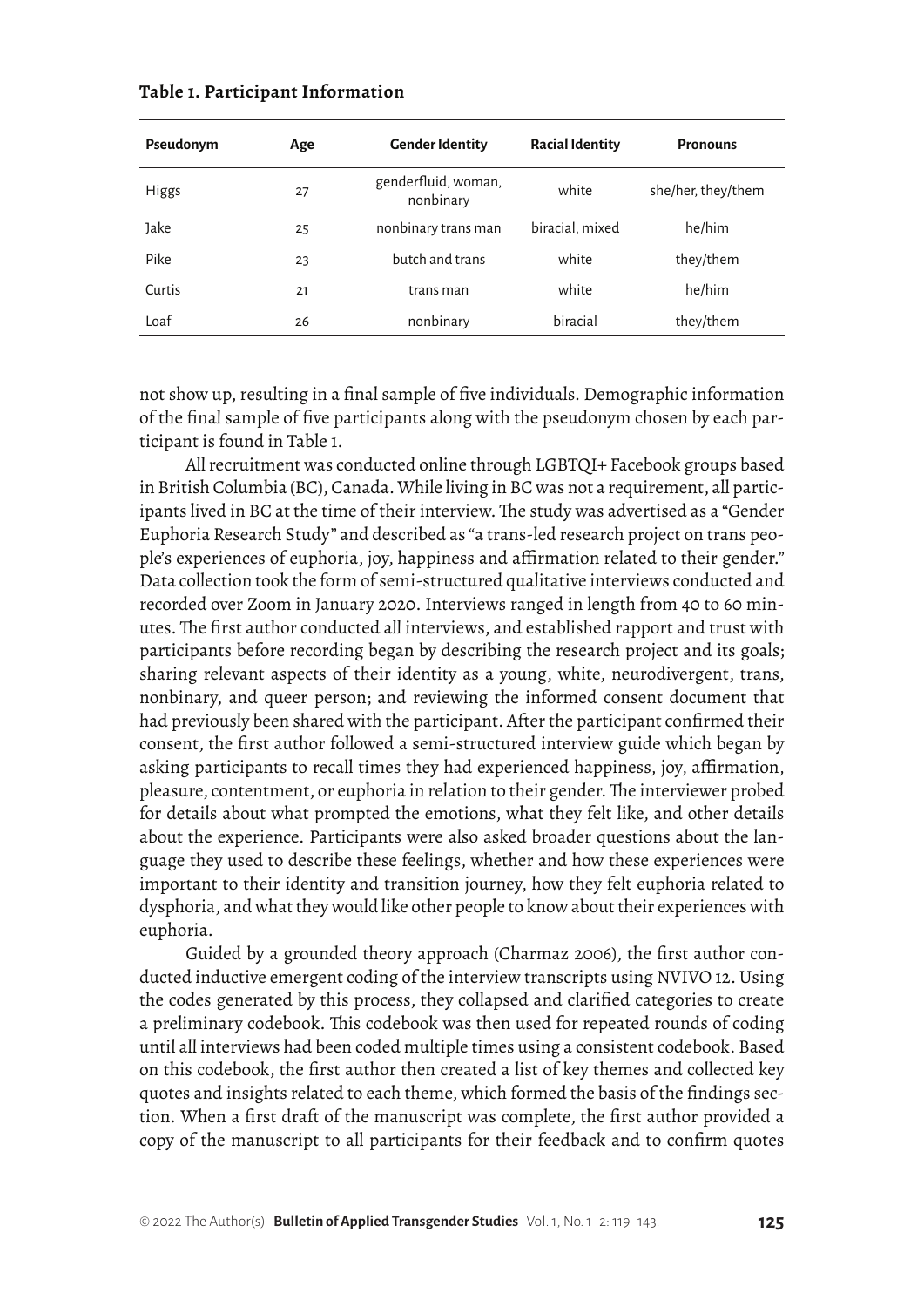used. Four of the five participants responded, all with positive feedback, and one with a minor correction. The second author provided feedback and input throughout all stages of the research process.

At the time of research design and data collection, there were no published studies on gender euphoria. As such, this research was designed as a small, exploratory pilot study. The results provide a case study in the experiences of gender euphoria for five young, mostly white, trans people in BC, Canada, and do not represent all experiences of gender euphoria. Rather, the study results provide a preliminary description of gender euphoria and indicate some directions for future research.

## **FINDINGS Defining euphoria**

Participants defined euphoria in a variety of terms. Pike defined it as simply "acceptance" and Loaf described it as "confidence [and] self-happiness about your body." Higgs described euphoria as "a wonderful explosion," while Jake explained it as a "feeling of joy that radiates throughout my entire body, that either confirms how I might be feeling or validates who I am." Finally, Curtis defined euphoria as "positivity … [that] makes the brain stop in the best way possible." Given this range of experiences, emotions, and sensations held by participants under the umbrella of gender euphoria, we confirm previous definitions of euphoria as positive emotions resulting from affirmation of one's gender identity or expression.

## **Intensity and frequency**

Participants described euphoria as a complex, multi-faceted emotion that could take many different forms. In particular, they all distinguished between two types of euphoria: firstly, an ecstatic joy which at times felt explosive or overwhelming, and often occurred at milestones in their gender journey, and secondly, a quiet sense of calmness and relief that tended to occur once participants were being gendered correctly more frequently. This first feeling was described as energy, "joy," "a surge of happiness," and "confidence" that at times felt "powerful," "explosive," or "overwhelming." Participants likened the feeling to that of fizziness, a "spark," or "fireworks," and often identified the emotion as beginning in their chest and spreading to other parts of their body. In contrast, the second feeling was a quieter, less noticeable feeling that felt like "relief," calmness, peace, "soundness," wholeness, "resonance," "acceptance," and authenticity. Jake, Curtis, Higgs, and Pike, who had all been transitioning for at least five years, noted that the explosive joy moments were more common early on in their transition, while the quieter feelings were more common after they had been out for several years. Experiences that might have brought them euphoria earlier on, such as being gendered correctly, were now much more commonplace and did not elicit the same intensity of emotions. Jake, who had been medically transitioning for 6 years and socially transitioning for longer, explained:

> I think in the beginning there would have been a lot of new moments or even before coming out, exploring my gender, all of that would have been new, so then I probably would have experienced euphoria a lot more frequently. And now it's a little bit more calm and peaceful.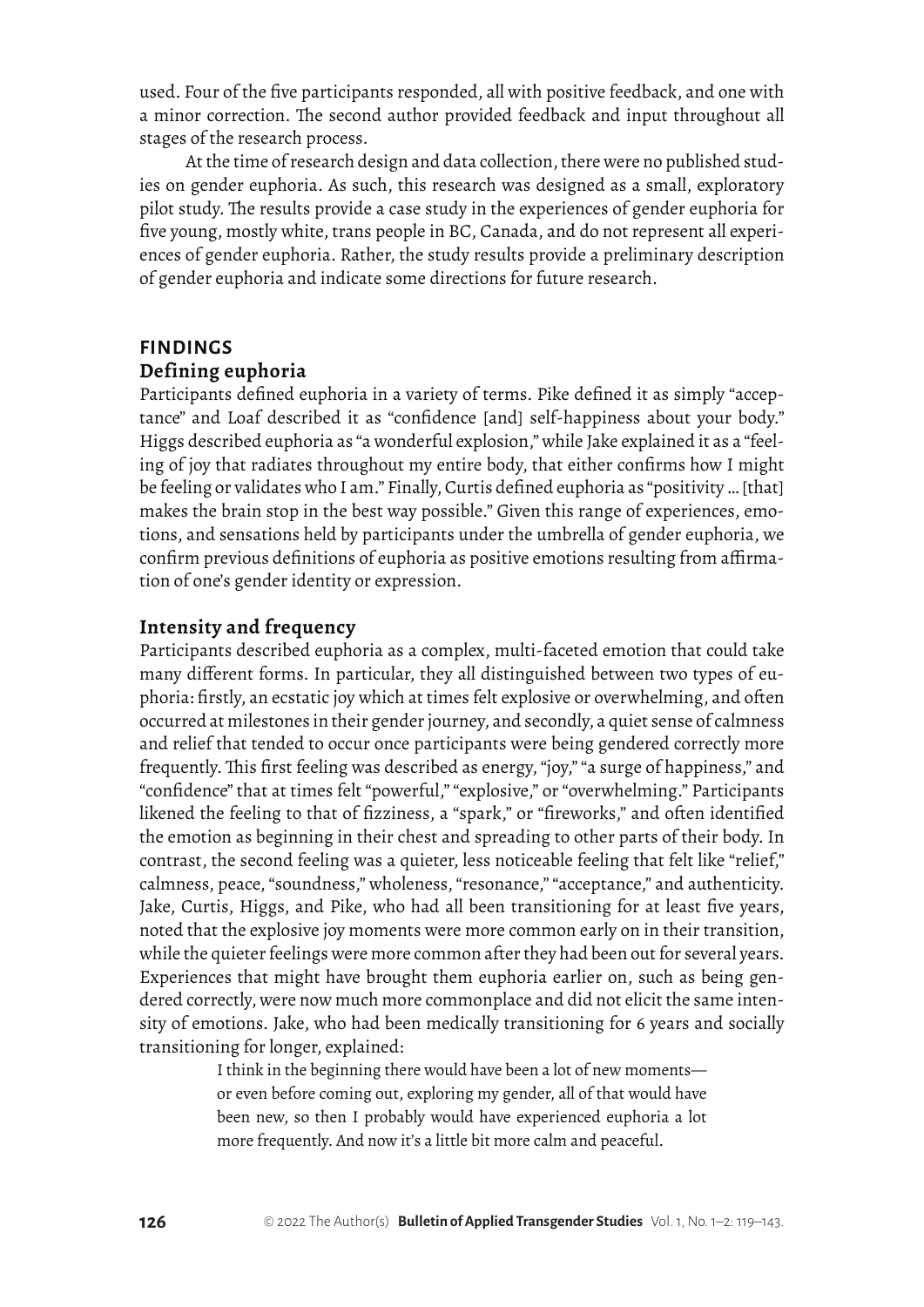Two participants, Curtis and Jake, referred to this second, quieter type of euphoria as *affirmation*, and reserved the term *euphoria* for more explosive and significant moments of joy. Another participant, Higgs, associated affirmation with clinical settings and language, as in "gender-affirmation surgery," and preferred to use euphoria to refer to both types of feelings. While participants varied in their use of terminology, all five distinguished between these two types of euphoria based on their intensity and frequency.

## **Prompting events**

Participants described euphoria as arising from many different prompting events and experiences. Those who had embarked on medical transition by way of hormone replacement therapy or gender-affirming surgeries—Higgs, Curtis, Jake, and Pike—described the resulting physical and emotional changes as euphoric. The physical changes brought their gender expression and others' perceptions of their gender more in line with their internal gender identity, resulting in euphoria. Even before any visible changes had occurred, however, participants identified the knowledge that changes would soon occur as empowering. Curtis explained: "Just being able to say that I'm on T [testosterone] made me feel like I'm in progress. It's like a little loading bar and it's finally moving." Both Curtis and Jake described the day of their first testosterone injection as ecstatic and energetic, sometimes to the point of being overwhelming. This explosion of energy and emotion was the ultimate peak of euphoria for them. For Higgs, the increased range and intensity of emotions that taking estrogen brought about was euphoric. They explained it affirmed their sense of themselves as a woman and "an estrogen-powered individual": "It feels like my brain is working how it's always supposed to be working, or how I've always wanted to be." These internal changes affirmed her gender identity, even when they weren't visible to others.

All participants also identified non-medical practices that resulted in physical changes to their appearance as affirming and euphoric, such as exercising, buying new clothing, and wearing a binder to flatten their chest. Pike and Higgs particularly enjoyed the self-determination in choosing how to express their gender and modify their body. For example, Higgs explained why she liked working out: "Especially pre-HRT … working out was a way I could modify my body in ways that are more traditionally feminine and stuff like that, and it was a way of gaining control." Higgs identified both the physical changes resulting from working out and the practice of exercising itself as euphoric, as they expressed their gender in ways that reflected and affirmed their internal sense of themselves. Similarly, Pike remembered the sense of freedom and euphoria they felt when they tried on a binder for the first time:

> I remember just going in the mirror and just staring for a second, and turning to the side and just seeing that flatness and just being like, I can do whatever I want! Gender is fake! The world is my oyster! I can do what I want! [laughing]

Both Higgs and Pike identified feeling empowered to express their gender in the ways that they wanted as euphoric.

In addition to the experience of internal empowerment, Curtis and Pike reported that they were gendered correctly more of the time once they began transitioning, which resulted in more moments of gender euphoria. Curtis explained: "once I got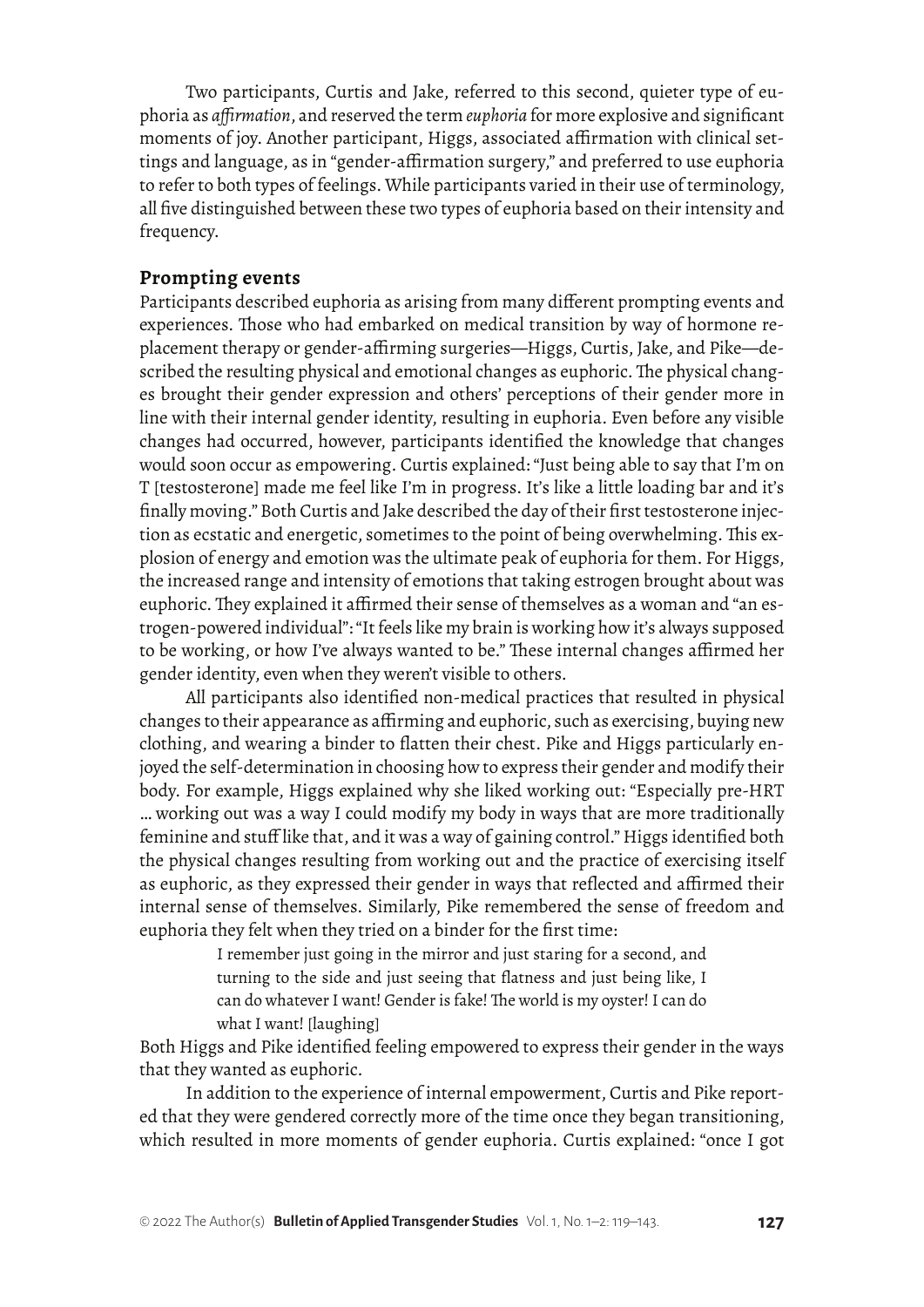facial hair, nobody misgendered me, like it was just this immediate camouflage mask of like alright, you're a dude, fine, we can't fight you on it anymore." Loaf contrasted the dysphoria of being misgendered with the affirmation of being gendered correctly: "when someone uses she/her, it just [shudders], it feels like sandpaper against the skin, it feels like a whip against the back. But when someone uses they/them, it just feels right." All participants identified being gendered correctly by others as affirming and/or euphoric, whether through the use of pronouns, compliments, honorifics and titles, or their chosen name.

For participants who identified as nonbinary or genderfluid, expressing the contradictions and instabilities within their gender sometimes elicited euphoria. Pike described their most significant moment of euphoria that occurred at a pride parade, where they were wearing a lacy bra and feminine shorts alongside a full beard and thick body hair: "It was very affirming for me and it was very much like, I can be in this strange in-between space and still feel safe with myself." Similarly, Higgs enjoyed combining different gender norms and expressions, such as their long hair and acrylic nails with their deep voice. She described this as "thumbing your nose at gender," explaining that having the freedom to express her gender outside of the binary was key to developing the sense of authenticity and self-determination that led to euphoria.

Four participants also identified sexuality as a site of gender euphoria for them. Exploring and expressing their gender identity paralleled an increasing sense of freedom from heteronormative sexual scripts. Higgs explained:

> So I think what's also great about queer sex is the lack of script. You can make up anything and it's wholly focused on pleasure and communication … and being like "I like this, I do not like this. Call me this, do not call me this. I have these parts that I like to use in these ways, and other parts I like to pretend do not exist at all."

Higgs expressed her gender by re-defining what sex looked like for her and by choosing the words she used to describe her genitalia and body parts. She noted that she experienced this affirmation and euphoria when dating both cis and trans women, but that it came more naturally when with other trans people. She explained that she would sometimes feel burdened by the need to explain her body and gender in detail to cis women who lacked a shared experience, whereas with other trans people, there was "such a degree of understanding and acceptance and patience." Similarly, Jake found hooking up with other trans people euphoric, as he was able see parts of himself in the trans men he dated and experienced increased acceptance and love for both their bodies and his own. He described one particular moment:

> I remember after top surgery, my scars were really prominent, and I was feeling really unsure about the way that my nipples looked as well. And then I hooked up with this trans guy, and just seeing his scars and seeing the way he looked, I was like, "Oh, I don't have to feel bad about my body because I know that they [the scars] look as beautiful as his do."

By finding other trans men's bodies attractive, Jake was able to learn to find himself attractive as well.

Higgs found that dating trans people with different bodies and genders also elicited euphoria, as they could play with gender roles and expectations in a way that was mutually affirming and satisfying. She described using roleplay and sex toys to play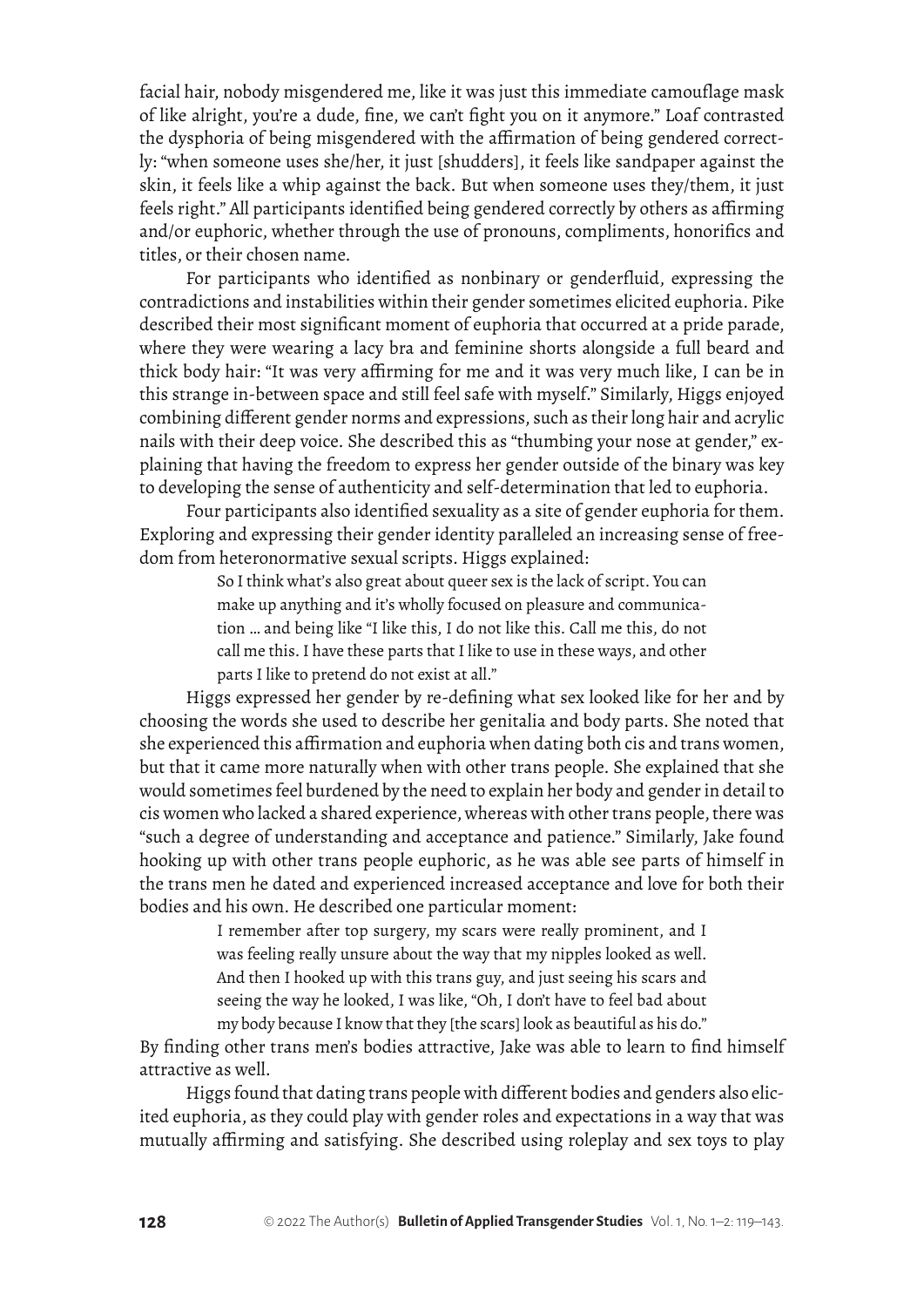with gendered sexual scripts and giving gendered compliments like "my big strong man" and "you're so small and feminine" to affirm her partner's gender, even when the compliments defied the reality of their bodies. Loaf found similar euphoria in their relationship with a cis man, explaining that their partner supported them in "finding a new way to enjoy [their] body" during sex such as by "using … a clitoris stroker instead of using an insertable toy."

Curtis, Pike, Loaf and Higgs also described finding gender euphoria through the internet and media representations, such as by choosing their character's gender in video games or seeing trans characters in books and television shows. For example, Higgs found euphoria in playing the character Samus in Super Smash Bros., an extremely muscular and tall woman: "She's badass, she's strong, her moves fucking hit like a tank, she's awesome. She's what I want to be." As video games had been a place where Higgs dissociated from her reality before she transitioned, by playing as woman and seeing her gender represented in the fantasy world into which she escaped, Higgs was able to bridge the divide between her real life and physical body and the video games she used as an escape.

Curtis and Pike described interacting anonymously on the internet while growing up as an early way to explore their gender identities and experience euphoria. Curtis explained: "I could just identify as male, and nobody questioned it, nobody asked. I didn't have a chest, I didn't have a voice, I was just a person behind a screen. And I could just be Curtis." Pike explained that they found acceptance in the furry community online, a subculture where individuals represent themselves as anthropomorphic animal characters, often associated with the queer community and sometimes including sexual imagery. They explained:

> Your fursona could look like whatever you wanted … And so it was this really good sense of freedom and having that ability to completely be like, do I feel comfortable like this? Is this aesthetically pleasing for me? Is this the kind of validation that I want? That was very euphoric for me and very validating for me.

By interacting behind the safety of a screen, Curtis and Pike were able to express their gender at times when they couldn't do so in their offline lives. Loaf found that seeing other trans characters in the media who used they/them pronouns affirmed their gender, helping them feel "that I'm not weird, that I'm not a freak." Pike also identified media representations of other trans people as key to their euphoria. In particular, they resonated with the character Jess from *Stone Butch Blues* by Leslie Feinberg (1993). Pike explained:

> It was this literal written document of, here you are, of this is everything you've ever lived in this book that was written by someone thousands of miles away feeling the same things that you are. And it was just huge for me.

Whether through using video games and fursonas to express and explore their gender or by seeing themselves represented in another trans character, Higgs, Pike, Loaf, and Curtis all identified the internet and media representations as sites of euphoria, particularly when they couldn't experience euphoria in offline settings.

Curtis, Higgs, and Pike described their euphoria as reliant on experiencing affirmations from other people and being recognized as their true gender. For example,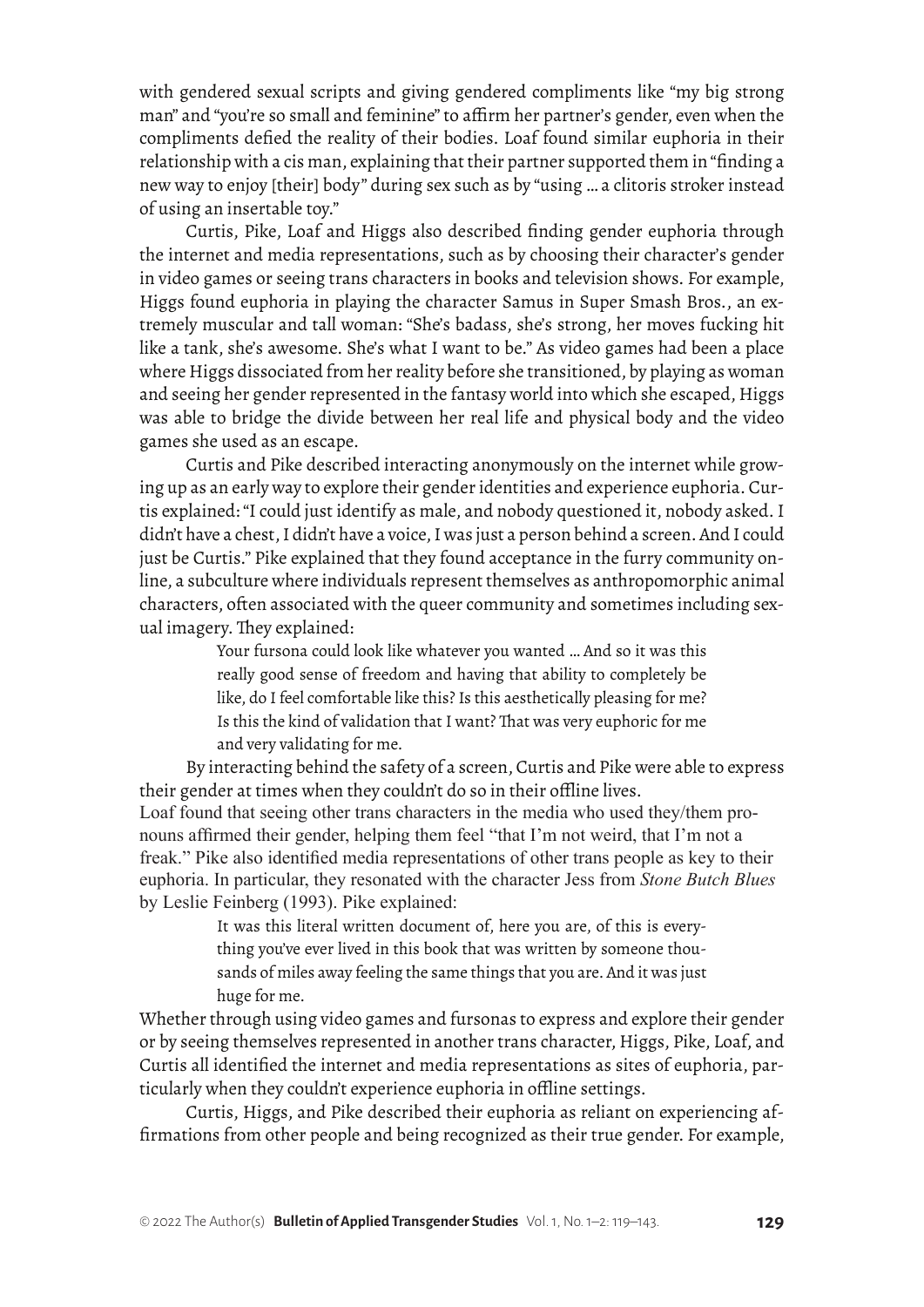Higgs found euphoria in being treated as just another girl when hanging out with other women: "women accepting me and talking to me like they talk to other women … stuff they wouldn't normally or typically tell their guy friends." Similarly, Pike found validation in being treated by cisgender men as a fellow man, especially after they disclosed their trans identity. They described one moment after coming out to a co-worker as trans:

> He was able to give me—like as a cis guy—that same level of acceptance I felt going to my trans spaces. And that acceptance... it was euphoric in a way of just like, number one, there's still good dudes out there that I can trust. Number two, guys like that see me as part of their circle too.

Pike had grown up in a rural area with few role models of positive masculinity, and so claiming their own masculinity and membership as a man through interactions with other men was an important and euphoric experience for them.

## **Changes in euphoria and dysphoria over time**

In general, participants described their euphoria as increasing over time, as they were able to transition, access gender-affirming medical care, and express their gender in the ways that they wanted. They were affirmed in their gender by others more of the time, and therefore experienced more euphoria. But as the frequency of these euphoric experiences increased, the accompanying emotions also changed. Jake explained that in the early stages of his transition, he was experiencing many moments for the first time accompanied by intense euphoria. Now that he had been out as trans for five years, he experienced more feelings of calmness and peace—what he called affirmation—and less excitement and euphoria. When asked to describe times they had experienced euphoria, all five participants mentioned important "firsts" in their transitions, such as their first day on hormones, first time going out shirtless after top surgery, or first time introducing themselves with their chosen name and pronouns. As these experiences became more frequent and a regular part of their lives, Curtis, Higgs, Jake, and Pike explained that affirming moments become more commonplace and less exciting. This allowed them to experience an increased sense of safety, comfort, and security in their daily lives, which participants described as being foundational to their mental health and well-being. For example, Curtis noted that his mood was more stable and less affected by others' perceptions of him as he progressed in his transition. Higgs also found that as they felt more confident and secure in their gender, they didn't feel the need to put as much work into "performing the rituals of femininity" in order to be gendered correctly and were able to choose to present more androgynously or masculinely without threatening their emotional or physical safety. But these changes in the intensity and arousal level of gender-related emotions also came with drawbacks—what Pike called "the gentle curse of having it become normal." Curtis, Higgs, and Jake expressed similar sentiments, explaining that as they now took affirming experiences like being gendered correctly for granted, they had to actively seek out new experiences to feel intense euphoria again.

Curtis, Loaf, and Pike defined euphoria by relating it to dysphoria. For example, Curtis defined euphoria as the opposite of dysphoria, and added that most of the time for him, his euphoria was simply the lack of dysphoria. Loaf agreed that euphoria and dysphoria were opposites, but added that both could be experienced simultaneously,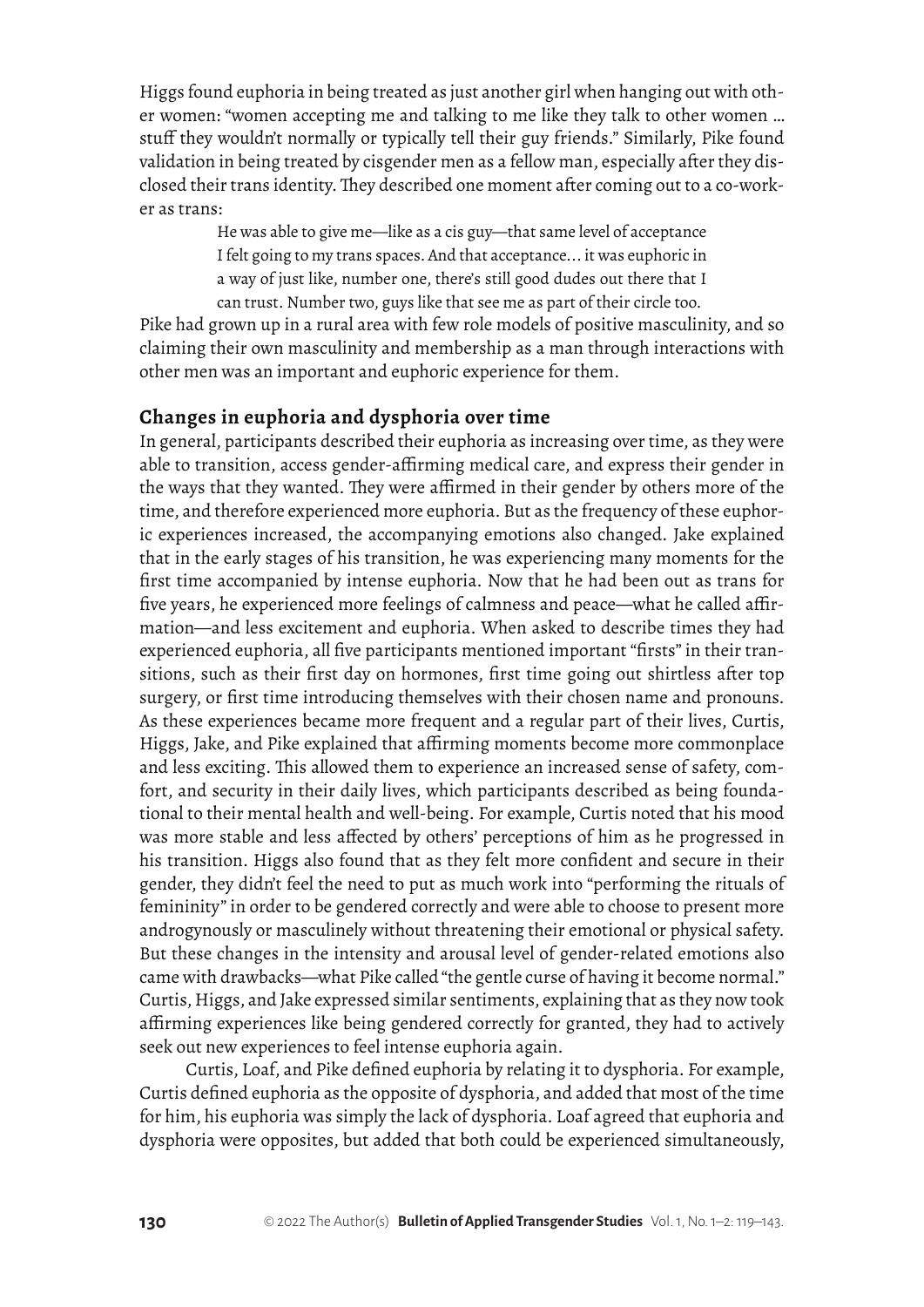explaining that "gender euphoria and dysphoria is kind of like a binary, like a 1 or a 0 and then there's values in between." Pike also conceptualized euphoria and dysphoria as two distinct but related phenomena that could be experienced at the same time:

> I see life as this subject of graphs. So you can have a lot of dysphoria and euphoria at the same time, depending on your environmental outputs and inputs for yourself.

Pike illustrated this by explaining that while they had a close circle of queer friends that affirmed their gender and brought them euphoria, they also experienced isolation, ostracization, and dysphoria in their workplace. Pike's experience demonstrates that while levels of euphoria and dysphoria may change over time, it is important not to assume this means a linear progression away from dysphoria and towards euphoria.

# **The importance of euphoria**

While dysphoria is typically seen as the defining feature of trans experiences, three participants identified euphoria as more important than dysphoria to their gender journeys. While dysphoria was distressing and confusing, euphoria elicited clarity and understanding. Loaf succinctly summed it up: "Dysphoria really doesn't help; it just causes confusion and anguish. Euphoria guides and points to where you want to go on your journey." Jake concurred and elaborated, noting that:

> I know that trans identity is so defined by this feeling of dysphoria, but you know, I don't think we would put ourselves through so much difficulty to come out and to change the way we look and change the way we interact with other people if there wasn't something pleasurable about that.

Higgs expressed a similar sentiment, noting that:

Euphoria tends to be the rule instead of the exception. Like the exception is the bad hard things that are part of transness, and most of the time, 99% of the time, I am so elated and happy to be trans and nonbinary. And I think that's the rule for most trans people I talk to, at any stage. Like the early stages are pretty rough because self-discovery is rough, but there's always this undercurrent of joy and love and self-love and love of others that is fundamental to what being trans is for me and for a lot of people that I talk to. And I don't think people get that.

Both Higgs and Jake were careful not to minimize the negative impact that dysphoria can have on trans people's mental health and well-being. However, Higgs, Jake, and Loaf felt that it was more important to recognize euphoria, as this challenged normative ideas of transness and better reflected their own experiences.

# **Euphoria and mental health**

Each participant described their experiences of euphoria and dysphoria as inextricably linked to their general mental health and well-being. Lessening dysphoria tended to improve the rest of their mental health, just as taking care of their mental health helped lessen their dysphoria, but their mental health also impacted their ability to experience euphoria in the first place. For example, Pike explained that when they were depressed, they tended to isolate themselves, spending less time with supportive individuals who might affirm their gender, and therefore experienced euphoria less often.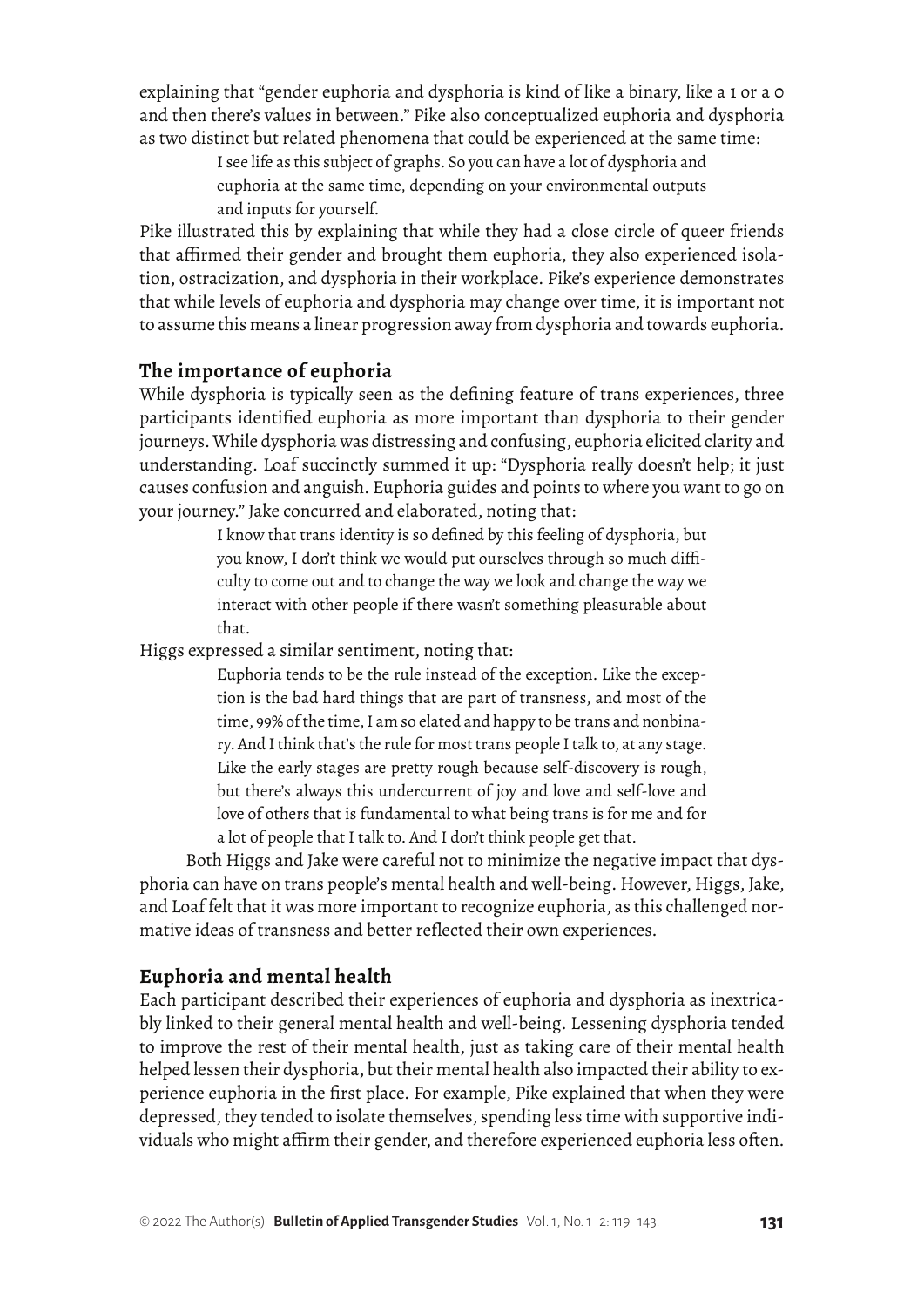They also struggled with social anxiety and noted that this was compounded by hypervigilance of other people's perceptions of their gender and feeling that their gender was a burden or disappointment for other people. They explained:

I have a feeling that's why I withdraw from people a lot, is because

there's no mask to put on [when alone]. That's where my euphoria is,

and then being in social situations … is really stressful for me.

Pike would cope with this anxiety by retreating from other people and spending time alone, but this had the negative effect of limiting their opportunities to experience social affirmation and therefore euphoria.

Curtis also struggled with depression and explained that he found it difficult to take care of himself before he started testosterone due to the overwhelming dysphoria he was experiencing:

> If I feel like garbage and I feel like my body is going the other way or I'm just not loving myself, my brain—and it's definitely not intentional—but my brain almost punishes my body. I shower less, I eat worse, I don't get out.

But as his body changed and he experienced less physical dysphoria, Curtis was able to show himself more kindness and care, practices that helped elicit euphoria.

Loaf explained that the intensity and frequency of moments of euphoria also depended on their mental health at that time: "If my mental health is good, it lasts longer. It can last the entire day. But if my mental health is not good, it could be very fleeting, or I could even possibly interpret it as patronizing." Participants' other experiences with mental illness and neurodivergence informed their perceptions of euphoria and dysphoria. For example, Higgs and Jake identified as substance users and used the intoxicating and energetic effects of some drugs as an analogy for euphoria. Higgs explained

> It's like the chasing the dragon kind of high, where at the beginning, you just need a tiny little hit of weed, and you're high … and now painting my nails is such a base thing where I feel weird without it.

Here, Higgs compares the idea of tolerance to a drug's effects to a baseline level of euphoria, where small acts like painting her nails that once brought her intense euphoria were now part of her every day and less significant. For both Higgs and Jake, their experiences with substance use affected the way they framed and talked about their experiences of euphoria.

Curtis, who is on the autism spectrum, explained that his autism affected how he expressed and reacted to moments of euphoria. He described the day he started testosterone: "Oh, I was ticcing … the hands just, you know, started going, shaking [gestures flapping hands]. My back teeth are grinding in the best way possible. I'm ready to lift off the ground." His neurodivergence interacted with his experiences of euphoria such that he expressed his feelings with full-body movements, described as stimming or ticcing within the autistic community.

Loaf, who had experienced past relationship abuse and grooming, found that their journey to accepting their gender paralleled their process of healing from abuse. The first few times they experienced gender euphoria, they found themselves trying to suppress their feelings, as they had become used to prioritizing other's needs and wants above their own. But they explained that "The more that I got away from my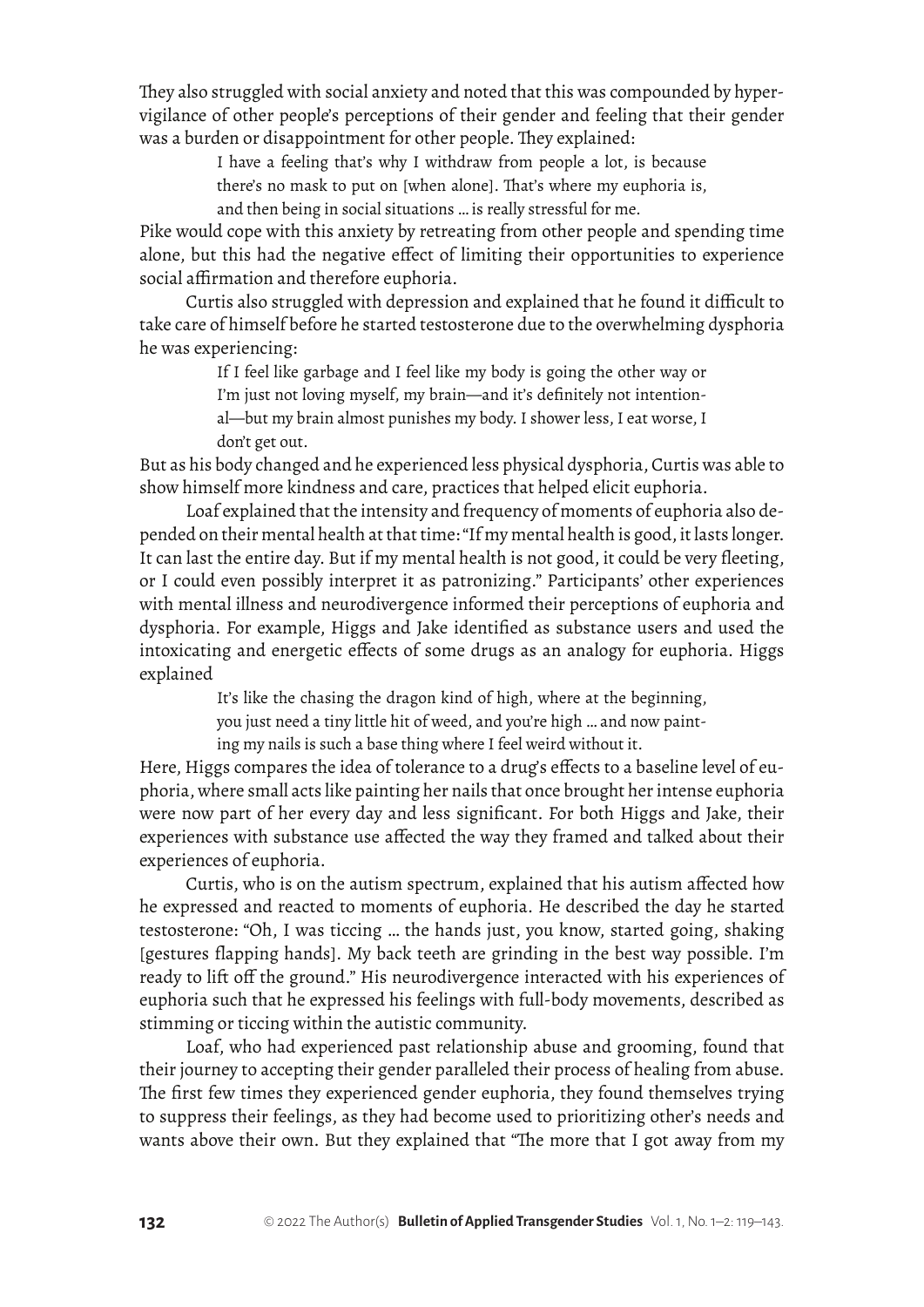abusive ex-partner, the more I became comfortable with it [gender euphoria] … so in the process of cutting off this person, I became more and more accepting of my actual identity." As they distanced themselves from their abuser and healed from their trauma, Loaf was able to experience euphoria and self-acceptance more frequently.

Jake, who had experienced body dysmorphia and disordered eating since the age of 13, explained that his body dysmorphia lessened along with his dysphoria: "It's definitely gotten easier to manage now that I'm happier with more aspects of my body and the way that I'm perceived in the world." But transitioning did not completely solve his dysmorphia, as he noted that

> after top surgery, my stomach has, you know, when I look down, I can see it more prominently, and when I wear clothing that's what the bump is instead of my chest. So I still struggle with some fatphobia and I think dysmorphia is there as well.

Every participant also identified euphoria as a resource and coping strategy they could draw upon to help get through dysphoric and difficult periods. For example, Loaf explained that wearing a binder to flatten their chest lessened their dysphoria and improved their mood. Curtis described testosterone as his "magic juice," explaining that "I could handle anything as soon as I was on T. Someone could misgender me, because then my mind goes, 'not for long.'" Similarly, Higgs described drawing on her own internal resilience and sense of self-determination to cope with being misgendered and other microaggressions. These experiences suggest that experiencing euphoria can improve an individual's self-esteem, self-acceptance, and confidence in their gender, along with fostering resilience and providing a resource to draw on to cope with the inevitable moments of dysphoria and transphobia. Participant's description of the relationship between euphoria, dysphoria, and other aspects of their mental health demonstrates that gender-related emotions can be embedded in the individual's larger psychosocial contexts and affected by other aspects of their life and well-being.

## **Importance of trans community**

Each of the five participants identified spending time with other trans people and in LGBTQI+ community spaces as a key aspect of what brought them euphoria. When with other trans people, participants didn't have to explain themselves as much, and experienced the euphoria of connection and recognition of oneself in others. Jake explained: "Finally talking to people who saw me the way that I wanted to be seen and validated, that feels good." When so much of participant's lives were spent around people who did not affirm their gender, spending time around people who not only affirmed but could relate to their experiences was euphoric. For example, Jake recalled getting his first binder with the help of a trans youth worker:

> I remember chatting with the guy, who was another trans guy. He was helping me find the right one, and just being seen and validated and like someone who saw me and wanted to help me get to the place where I wanted to be. Being cared for in that way made me really happy.

Similarly, Pike identified meeting someone who shared their gender identity for the first time as a deeply euphoric experience:

> Hearing from somebody who has the same gender identity as you, and you have the same sexuality kind of idea, it was like two leaves in the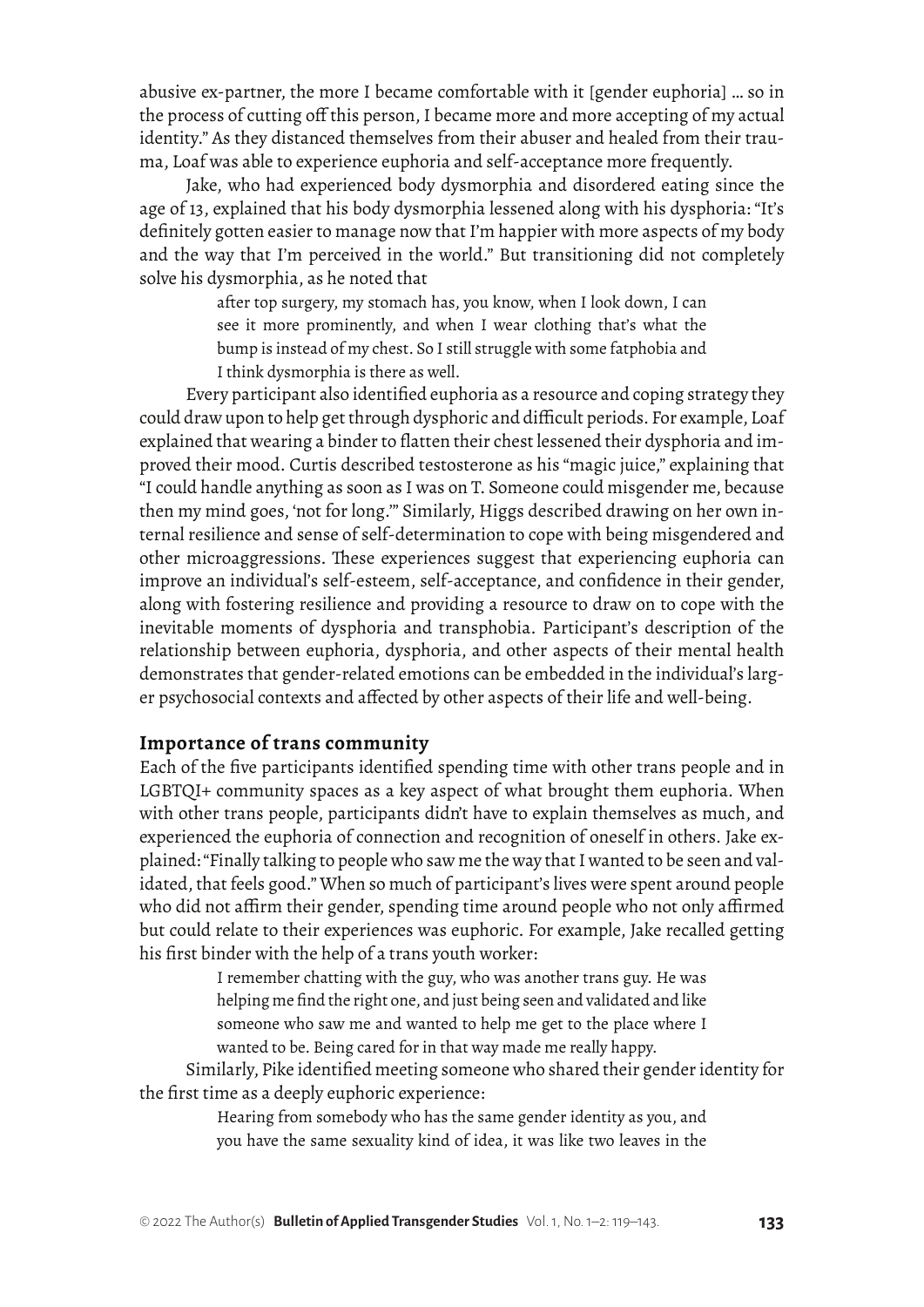wind of the same very rare tree just happening to meet for a moment, and then going off in two different directions. And me and this person, I know we're going to be friends. We're going to keep in touch for a very long time, which I'm really grateful for. And it was this very validating experience of just not being alone.

Pike had struggled to find community around their butch identity, and so finding someone who shared their gender identity was very validating and affirming and created a connection that they identified as immediately bonding and emotionally intimate.

A few participants also noted that supporting and standing up for other trans people in their lives also validated themselves. Curtis explained: "Validating other people also kind of validates myself. It's like a two-way street. So being able to fight for them, makes me feel like I'm fighting for me." Similarly, Loaf explained that they supported their trans friends by validating their emotions and helping them identify what brought them euphoria. They found that doing so helped them experience euphoria themselves:

> I get gender euphoria helping other people out with their impostor syndrome and gender dysphoria. Because, it's funny, you can tell other trans and nonbinary people that what they're feeling is valid, and mean it, and say that their gender is valid, but when it comes to you, God forbid!

Even when Loaf was having a hard time showing kindness and compassion to themselves, by extending care to others they were able to begin to allow themselves to also accept that care and love.

## **Impact of transnormativity and medicalization**

While the interviews focused on positive emotions and experiences, every participant also brought up the impact of transphobic and transnormative narratives on their experiences of euphoria. For example, several participants identified as harmful the idea that a person must experience dysphoria to be trans. Loaf explained:

> There's a lot of internalized hatred and certain standards that you should meet if you're going to be considered nonbinary or trans. And even within the trans community, there's a lot of nonbinary hatred, because "You can only be one or the other! If you don't fit in, you're making the rest community look bad!" kind of thing.

Loaf and other participants found that these ideas contributed to self-doubt and had a negative impact on their mental health and self-esteem, including limiting their ability to experience euphoria. In particular, Loaf and Curtis discussed their experiences with impostor syndrome and questioning whether they were really trans. Loaf expressed that impostor syndrome presented itself in the form of an internal voice that questioned their identity and decision-making, hindering their efforts to seek out affirming and euphoric experiences. Similarly, Curtis felt that these normative expectations had limited his ability to experience euphoria, making it reliant on medical transition and passing as a cis man:

> So now as I've transitioned—and for me, it was mental health that has me put all of these high expectations on myself. And these like rigid bi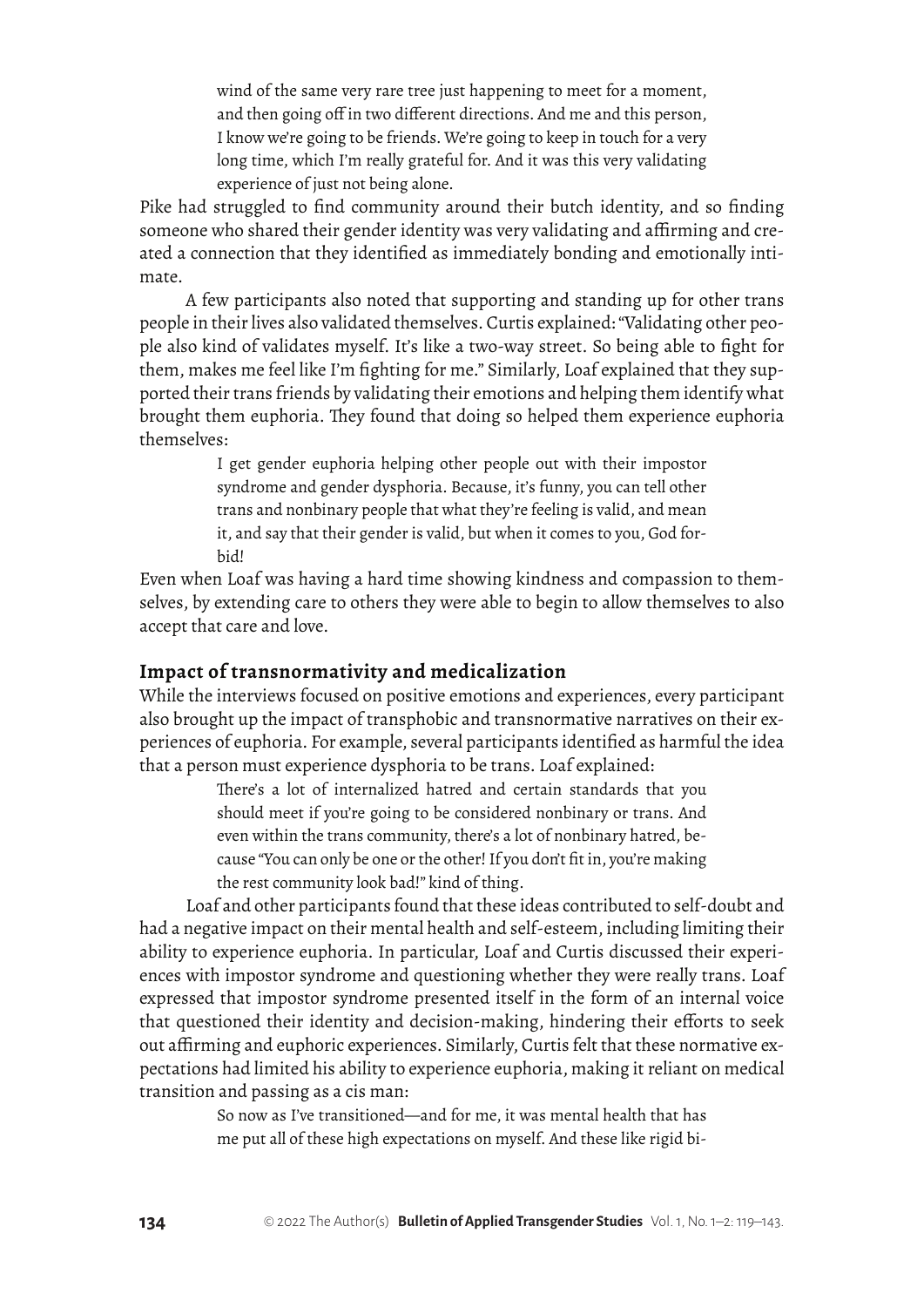naries of when I'm allowed to feel euphoria. It's like I need to pass all these tests to like open a little box of happiness and if I don't, I don't get the box.

This demonstrates that even some binary-identifying trans people whose experiences largely resemble the "born in the wrong body" narrative may feel a negative impact of transnormativity on their euphoria.

All participants identified these harmful normative expectations as originating from both within and outside of the trans community. Curtis explained that many trans people internalize transphobic and cisnormative messages and reproduce them within the trans community— "we make it into self-expectation as well, because we're socialized in a very rigid world." He elaborated that "I think sometimes we get so caught up in our oppression Olympics and our trauma Olympics of who suffered more, who is more trans … that we don't even want to talk about the good stuff." Higgs, Jake, Loaf, and Pike also emphasized the role of medical gatekeeping and media stereotypes in creating and perpetuating harmful narratives about transness. Higgs identified the medical gatekeeping required to access gender-affirming care as perpetuating a deficit- and distress-based model of transness: "Medical model is something bad with you, therefore we'll fix it. Not something is missing in you and we're gonna help you fulfill that through an act of joy and love." They also highlighted the impact of media representations, noting that

> I have never seen a trans movie that is happy. Like not even just a little bit of happy. It's all supposed to be this terrible thing that destroys us, and I think that helps fit in the cis narrative of, "Well you're doing what they consider 'extreme measures' so there has to be extreme motivation for stuff like that." And the trope of the self-hating trans person is so persuasive and I think fundamentally wrong, because we don't do these things through an act of self-hate. Like, I didn't become a woman because I hated men and masculinity.

The media's emphasis on dysphoria, distress, and self-hatred did not reflect Higgs or her peers' experiences of being trans, and instead served to reinforce cis people's ideas of what it means to be trans. Specifically, Higgs identified that to justify medical transition—seen as "extreme" in the normative cisgender gaze—trans people needed to prove that they were experiencing "extreme" distress. But Higgs argued that this falsely associated transness with overwhelmingly negative experiences, ignoring the many joys and positive emotions she and other trans people experienced. Jake agreed, explaining that: "Being trans is a really pleasurable thing and a really enjoyable thing and that we wouldn't transition, we wouldn't come out if it wasn't pleasurable. And there is value in seeking that pleasure and expressing that pleasure." Jake felt that the overwhelming emphasis on trans people's high rates of mental illness and suicidality falsely blamed these experiences on being trans, rather than living in a transphobic society. All participants wanted the general public to better understand the possibilities of gender euphoria and other positive trans experiences, challenging the notion that being trans is an inherently negative experience.

This is not to say that participants did not experience dysphoria, mental illness, and other distressing and negative experiences. All participants experienced dysphoria to some degree, had struggled with mental illnesses, and described experiences of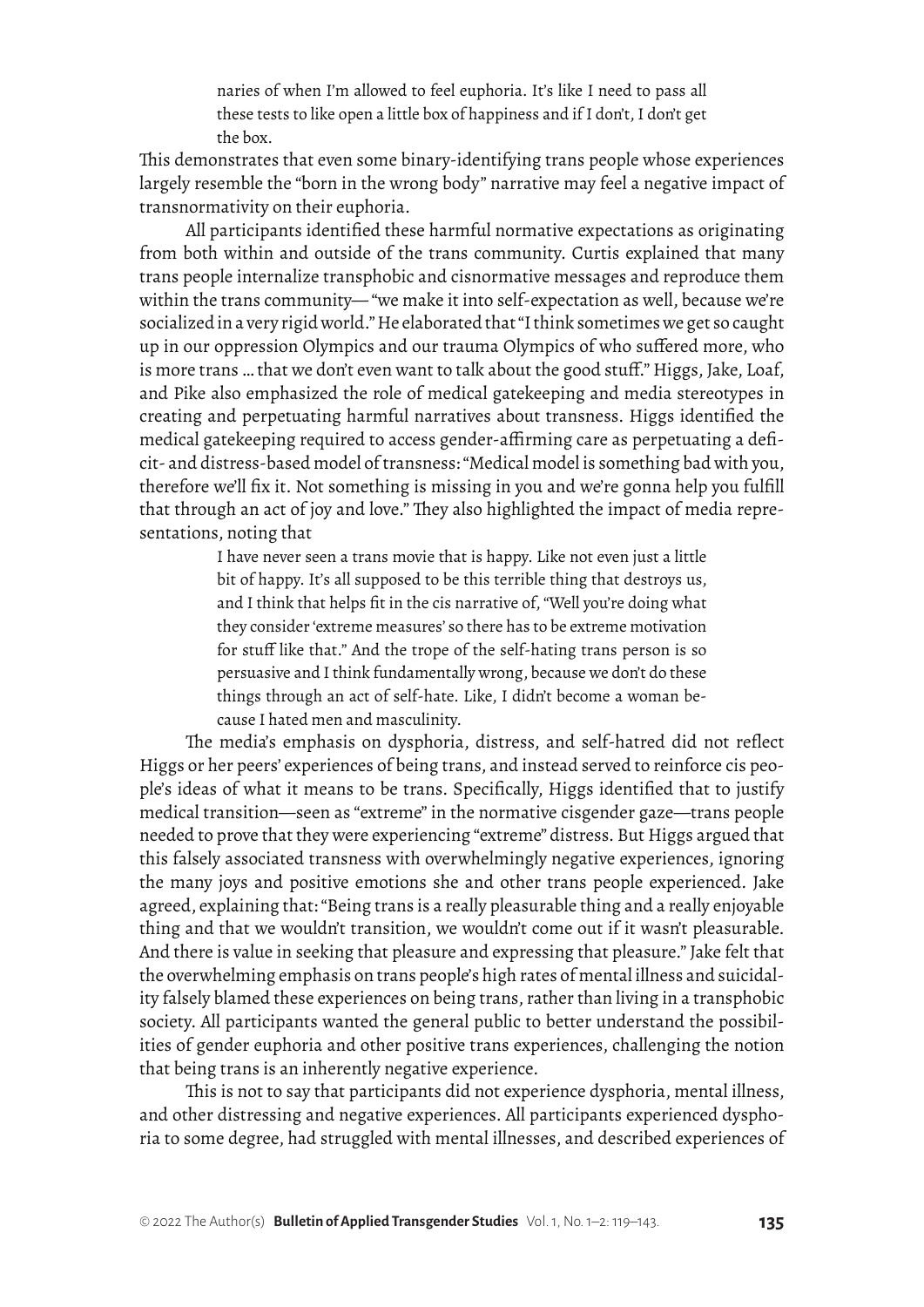transphobia, rejection, and discrimination. But these were not the only, or even the most important, aspects of their trans identities or experiences. Curtis, the participant who emphasized his dysphoria the most, felt that dysphoria was more important than euphoria in defining his trans experience. He explained that dysphoria

> is a killer, you know, it kills people constantly. Maybe not physically, but it kills the soul. And I would much rather have them [cis people] understand why I need this and have the euphoria come from me than from them.

Here, Curtis recognizes the utility of the medical model's focus on dysphoria rather than euphoria, as dysphoria has the potential for significant harm and negative impacts that are important to attend to and can be alleviated through transition. However, Curtis also notes the limits of this model, noting that it is important to include stories of trans happiness and joy, and to highlight gender euphoria as a positive experience that he feels is unique to trans people.

Higgs and Jake explicitly identified the need for changes in gender-affirming medical practice to a model that better reflected their experiences and created space to discuss gender euphoria, not just dysphoria. Comparing it to the shift to strengthsbased research in other areas of social science research, Higgs felt that medical care could improve by focusing more on resiliency and positive experiences—such as gender euphoria—as part of patient-centered care. Jake identified the informed consent model of accessing gender-affirming care as one possible way of changing medical models to incorporate gender euphoria. He elaborated:

> I think in the interviews [for a readiness assessment], rather than asking what I didn't like, if they were like, "What do you want and how can we help you achieve that through these medical interventions?", that would probably be a much more positive experience.

Both Jake and Higgs emphasized the importance of asking questions specifically about what patients wanted as outcomes of their transition and what made them feel good, which could create space for patients to talk about their experiences with gender euphoria. During his interview, Jake wondered aloud:

> I wonder how—because I know the medicalization of trans identity has been incredibly harmful and is a part of this colonial system that we live in—I wonder, though, how these narratives can change while still ensuring that we have access [to gender-affirming care].

Jake touches on an enduring dilemma of trans studies and gender-affirming health care: the need to meet trans people's immediate needs within a neoliberal capitalist system while also working to radically change that system. The process of finding that balance is complex and ongoing, but incorporating the language of gender euphoria into hormone and surgical readiness assessment offers one promising practice.

## **DISCUSSION**

This research sought to understand how trans people describe experiences of positive emotions in relation to their gender, and to contribute to a definition and conceptualization of gender euphoria. We found that gender euphoria refers to positive emotions resulting from affirmation of one's gender identity or expression and can include a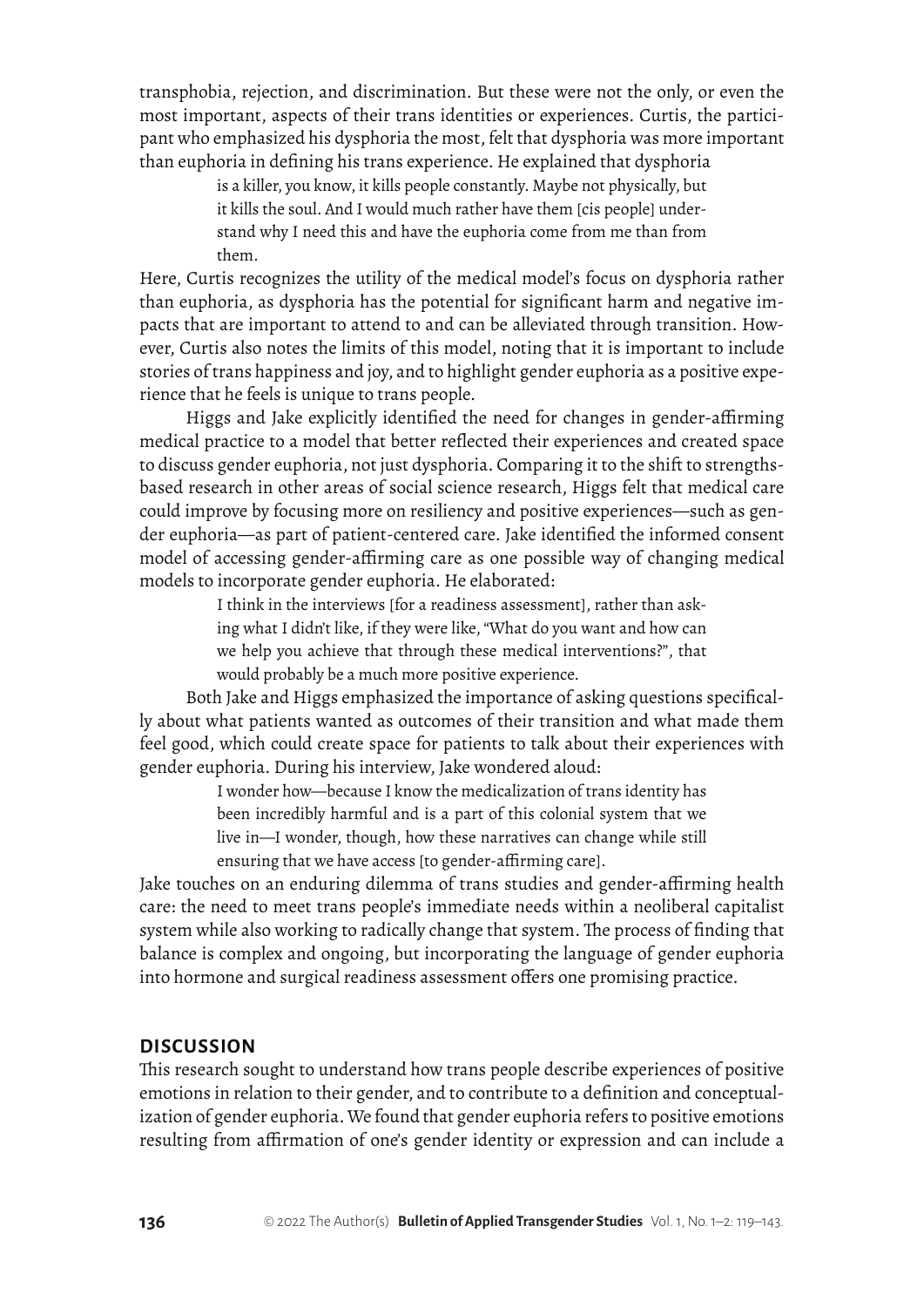wide variety of emotions and experiences. Experiences that may elicit euphoria include medical and social transition, social affirmation of one's gender, engaging in community care and solidarity with other trans people, and viewing media with positive trans representation. In line with the findings of Beischel, Gauvin, and van Anders (2021), participants described varying relationships between euphoria and dysphoria, but generally agreed that euphoria described positive emotions and dysphoria referenced negative emotions. Our participants emphasized the importance of euphoria and positive emotions in their experience of being trans and lamented the medical model and transnormative narratives' focus on distress and dysphoria.

Participants also highlighted the interconnected nature of euphoria, dysphoria, and mental health. These findings are consistent with the gender minority stress model, which argues that the impact of transphobia-related stressors is mediated by resilience factors, including community connectedness and pride (Testa et al. 2015). Our findings suggest that gender affirmation and euphoria may serve as additional resilience factors that moderate the impact of distal and proximal stressors on individuals' well-being and thereby may reduce dysphoria. Participants described drawing on moments of affirmation and euphoria as a resource to help them cope with dysphoria and distress. Further, participants explained that their euphoria was impacted by other stressors and mediating factors. For example, it was easier to experience euphoria when other resilience factors (community connectedness and pride) were high, and more difficult when experiencing high levels of hypervigilance in social situations (a proximal stressor) and misgendering (a distal stressor). This suggests that euphoria may moderate the impact of minority stressors on trans people's mental health, a hypothesis that is consistent with previous findings that social and medical transition and gender affirmation are associated with better mental health in trans populations (Glynn et al. 2016; Hughto et al. 2020; Lelutiu-Weinberger, English, and Sandanapitchai 2020).

Additionally, participants in this research described receiving microaffirmations from loved ones—such as providing emotional support and using gender-affirming language—as eliciting euphoria. Previous research on the various kinds of microaffirmations experienced by trans people in romantic relationships parallels our participants' descriptions of microaffirmations (Galupo et al. 2019; Pulice-Farrow, Bravo, and Galupo 2019). This provides evidence of the potential role of microaffirmations as a resilience factor in the minority stress model.

This research also demonstrates some of the limitations of the medical model of trans identity and some of the inaccuracies and harms that can come from deficit- and distress-based narratives of trans experiences. Participants repeatedly emphasized the harmful impact of hegemonic narratives of trans identities that focused on dysphoria and other negative emotions and experiences. This supports Johnson's (2016) finding that transnormativity functions as a hegemonic narrative that is enforced through external accountability to medical and sociolegal institutions, as well as internalized and reinforced within trans communities. Our participants argued that the medical model needs to shift focus from pain and dysphoria towards promoting joy and euphoria. They identified multiple means of enacting this change, from informed consent models of care to asking about gender euphoria in hormone and surgical readiness assessments. In fact, many were already implementing these practices within their everyday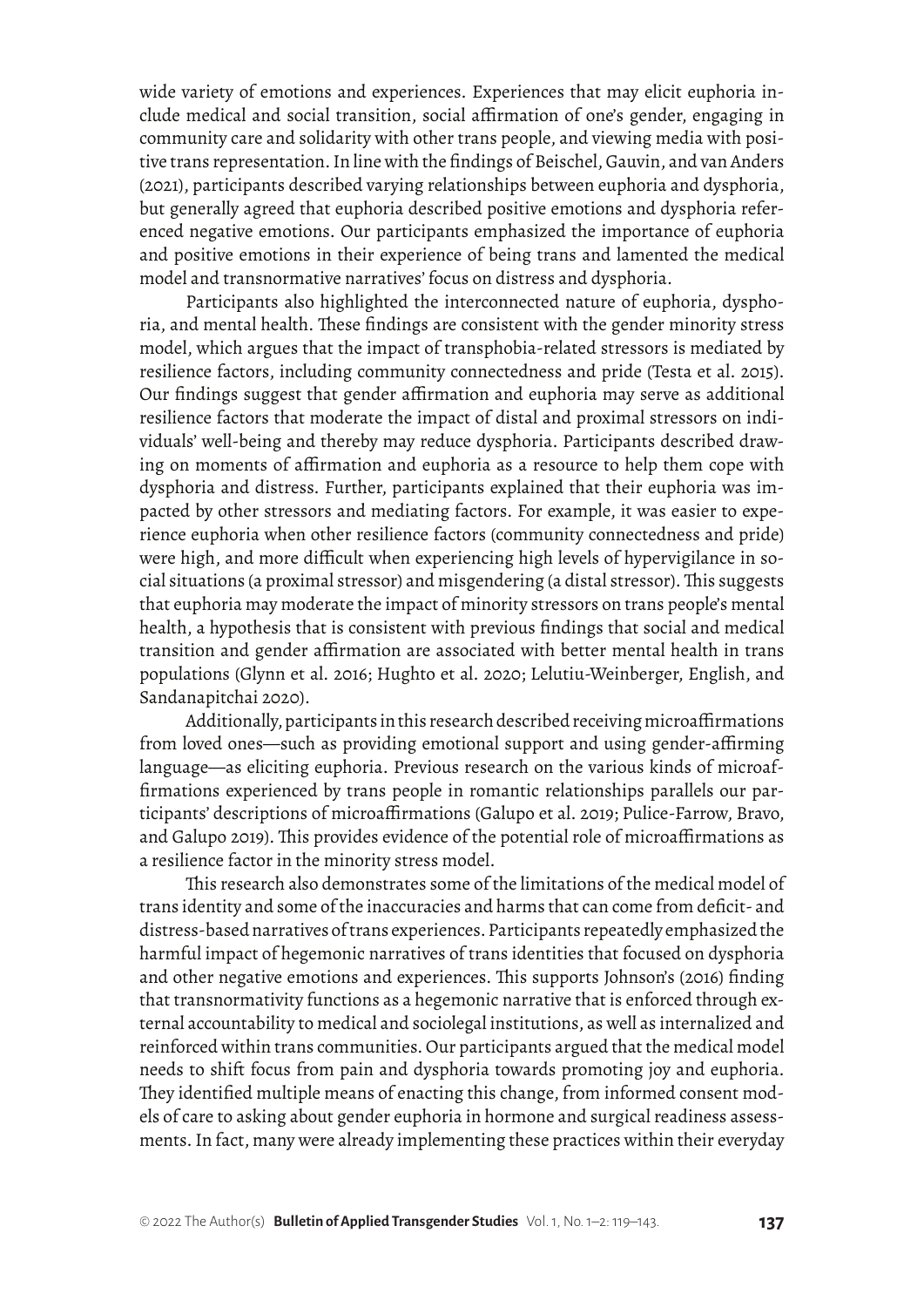lives and communities. Loaf, for example, validated and empathized with their trans friends' emotions, and encouraged them to identify and seek out things that made them feel euphoric. Curtis was working on sharing more stories of positivity and hope within the trans community to counteract the emphasis on struggles and dysphoria. These examples highlight the importance of community connectedness and peer support and illuminate just some of the ways that trans people, and those who work with them, can help foster more joy and euphoria in trans lives.

Mental health professionals and peer support workers who work with trans clients can learn from these practices of care to help trans individuals experience more euphoria. Limited existing research provides examples of ways mental health professionals can support resilience and decrease distress for trans people. For example, Matsuno and Israel's (2018) transgender resilience intervention suggests that the impact of minority stressors on trans individuals can be reduced by developing resilience. This can be accomplished through group-level factors, such as social support, family acceptance, participating in trans communities and activism, and identifying positive role models, as well as individual factors, such as self-acceptance and hope. Matsuno and Israel suggest that therapists can support trans resilience by developing interventions that seek to increase these resilience factors in the lives of their clients.

Sloan, Berke, and Shipherd (2017) outline one such intervention that uses dialectical behavior therapy (DBT) skills to help trans individuals cope with dysphoria and distress. DBT posits that emotional dysregulation is the result of living in an emotionally invalidating environment. DBT then seeks to help clients develop coping and self-validation skills to reduce their emotional dysregulation. Applied to trans individuals, Sloan, Berke, and Shipherd argue that many trans people live in a constantly invalidating environment in which they may experience misgendering and microaggressions on regular basis, resulting in distress and dysphoria, as well as potentially maladaptive coping strategies. The authors outline how DBT skills can be used to cope with this dysphoria and distress and develop more adaptive coping tools. For example, using distress tolerance skills to manage dysphoria, seeking out affirming environments and experiences that reduce dysphoria using interpersonal effectiveness skills, and balancing the desire for future gender-related changes with acceptance of one's current reality using mindfulness and radical acceptance. Many of the strategies outlined by Sloan, Berke, and Shipherd could assist trans individuals in identifying what brings them euphoria and subsequently seeking it out.

Similarly, Austin, Papciak, and Lovins (2022) argue that given the importance participant's thoughts and emotions to their experiences of euphoria, therapy may be useful in helping decrease negative self-talk and thoughts about dysphoria and enhance experiences of euphoria. Finally, Withey-Rila et al. (2020) argue that social workers should prioritize pleasure in their assessments and interventions of trans people's sexualities and lives generally. Withey-Rila et al.'s call to prioritize pleasure in sexuality can be extended to prioritizing pleasure in life generally; to make transition not just about reducing dysphoria but about increasing euphoria and pursuing joy and comfort.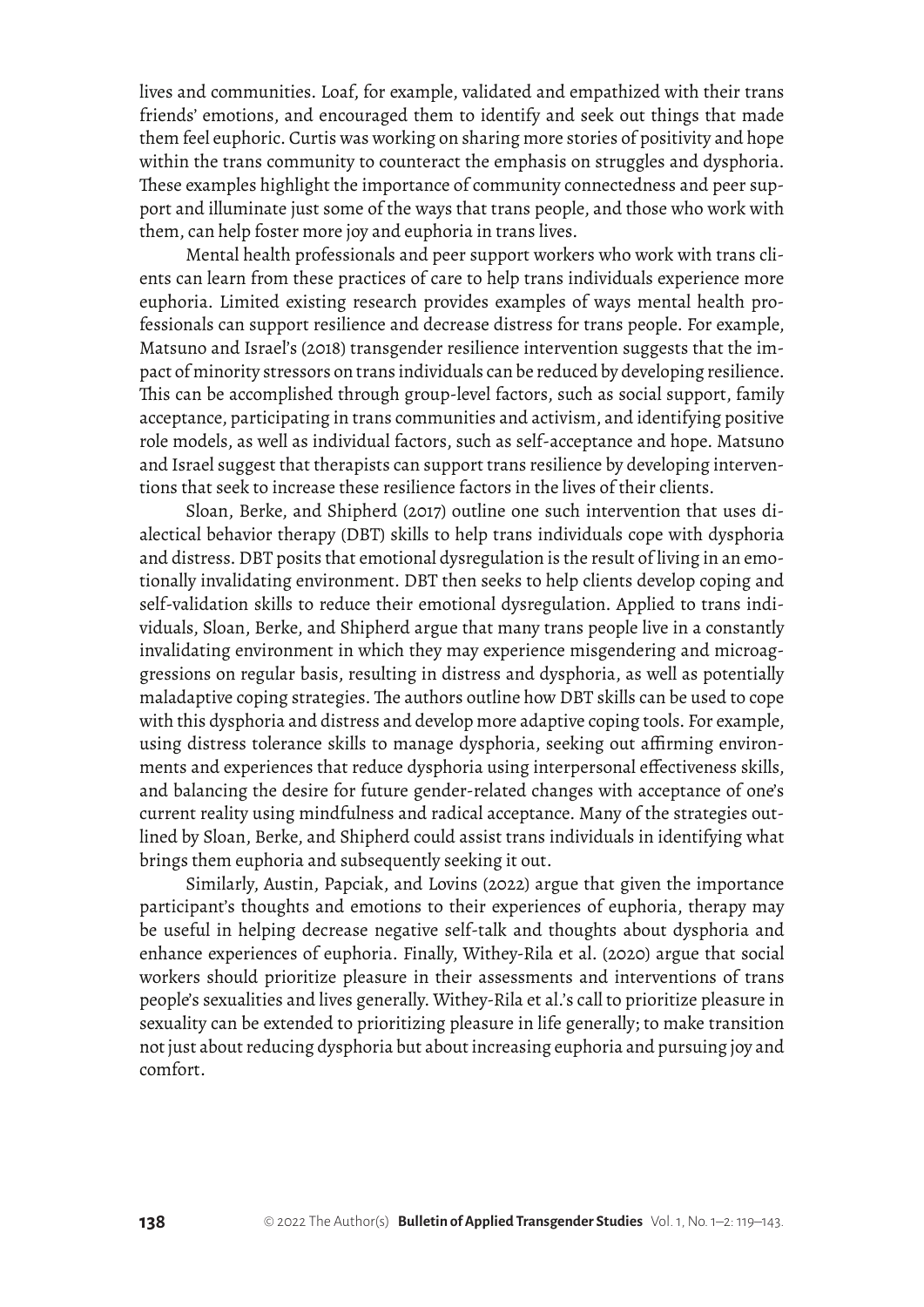### **CONCLUSION**

This research sought to understand how trans people describe experiences of positive emotions in related to their gender, and specifically, to contribute to a definition and conceptualization of gender euphoria. We found that gender euphoria refers to positive emotions resulting from affirmation of one's gender identity or expression and can include a wide variety of emotions and experiences. Our findings suggest that there may be different subtypes of gender euphoria based on the intensity and frequency of the emotions, and further research is needed to determine the best way to differentiate between these experiences.

We have also argued that gender affirmation and euphoria represent resilience factors that are consistent with the gender minority stress model. Specifically, euphoria may moderate the impact of proximal and distal stressors, such as transphobia and dysphoria, on trans people's mental health. Future research is needed to evaluate this proposal, including quantitative research to validate the concept of gender euphoria and its relationship to other concepts in the gender minority stress model. The Trans Youth CAN! Gender Positivity Scale is one validated measure that can be used to measure gender euphoria (Bauer et al. 2021)

Our findings underscore the potential for harms that can be created by the medical model's focus on dysphoria and distress in trans experiences. Instead, we emphasize the value of prioritizing supporting euphoria, happiness, and safety when asking about trans people's transition goals.

Finally, it is important to note the limitations of this research. These findings are based on a small sample of five individuals, who were relatively homogenous in terms of age, race, and geography. While we expected that race would be a salient characteristic that would impact participants' experiences of euphoria, race did not come up in any of the interviews. The interviewer positioned themselves as white at the start of interviews and did not specifically ask any participants about how their race interacted with their experience of gender. Further, as the interviewer positioned themselves as an insider to participants in terms of being a young trans person, participants may have been more likely to share experiences that they thought the interviewer would relate to, and less likely to discuss experiences for which the interviewer would have been an outsider, such as racialized experiences.

All five participants in this research had access to supportive trans communities, gender-affirming medical care, and a general level of social and economic privilege that allowed them to seek out and experience gender affirmation and euphoria. Individuals experiencing a greater burden of marginalization may not be able to access gender affirmation and euphoria to the same degree, and these experiences may look very different. As such, these findings cannot be generalized to trans and gender-diverse people generally, and future research on gender euphoria is needed with larger and more diverse samples.

### **REFERENCES**

American Psychiatric Association. 2013. *Diagnostic and Statistical Manual of Mental Disorders*. 5th ed. Washington, DC: American Psychiatric Association.

Ashley, Florence. 2019. "Gatekeeping Hormone Replacement Therapy for Transgender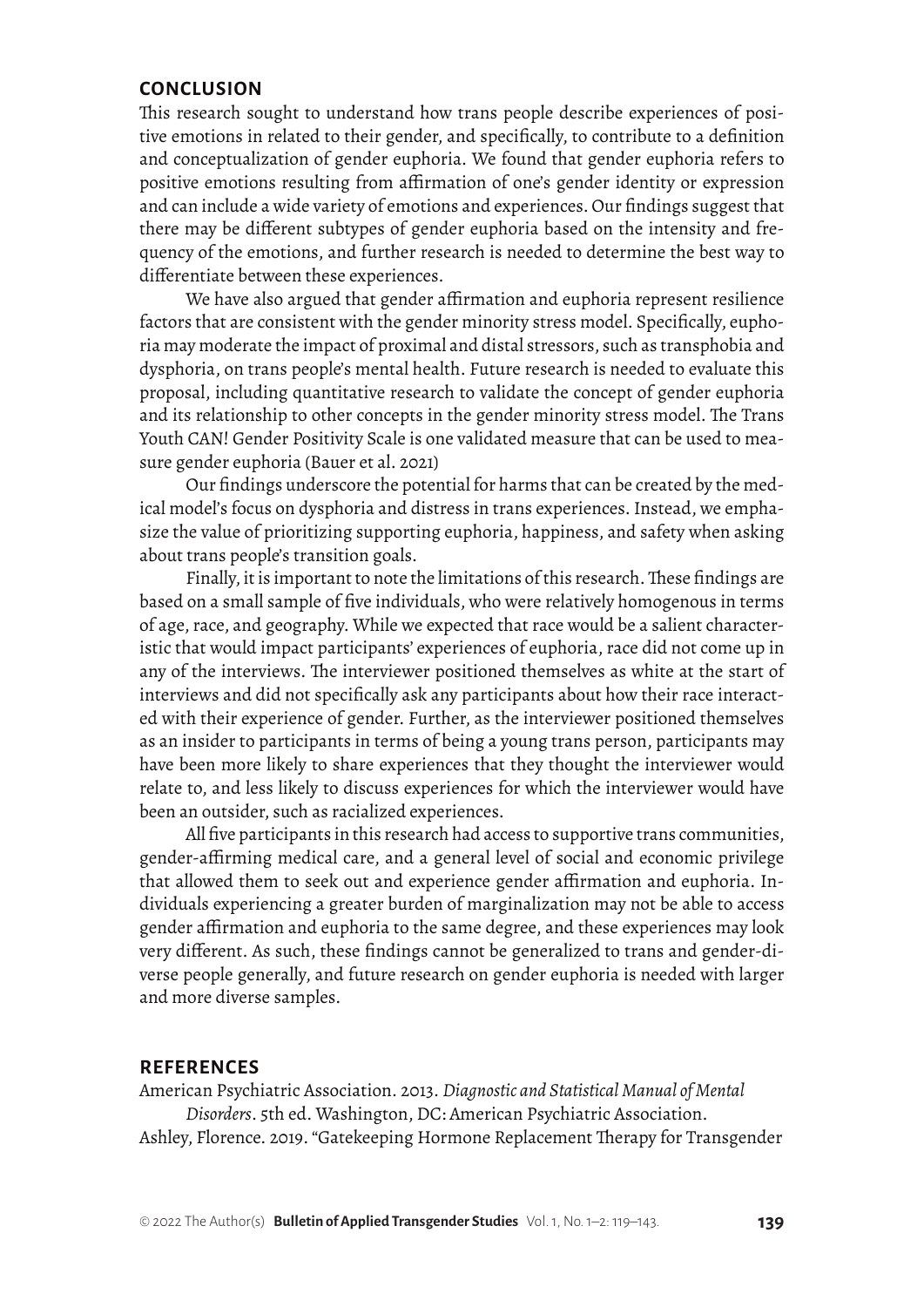Patients Is Dehumanising." *Journal of Medical Ethics* 45 (7): 480–82. [https://doi.](https://doi.org/10.1136/medethics-2018-105293) [org/10.1136/medethics-2018-105293](https://doi.org/10.1136/medethics-2018-105293).

- Ashley, Florence, and Carolyn Ells. 2018. "In Favor of Covering Ethically Important Cosmetic Surgeries: Facial Feminization Surgery for Transgender People." *The American Journal of Bioethics* 18 (12): 23–25. [https://doi.org/10.1080/15265161.2018](https://doi.org/10.1080/15265161.2018.1531162) [.1531162](https://doi.org/10.1080/15265161.2018.1531162).
- Austin, Ashley, Ryan Papciak, and Lindsay Lovins. 2022. "Gender Euphoria: A Grounded Theory Exploration of Experiencing Gender Affirmation." *Psychology & Sexuality*, published ahead of print. [https://doi.org/10.1080/19419899.2022.20](https://doi.org/10.1080/19419899.2022.2049632) [49632](https://doi.org/10.1080/19419899.2022.2049632).
- Baker, Kellan E, Lisa M Wilson, Ritu Sharma, Vadim Dukhanin, Kristen McArthur, and Karen A Robinson. 2021. "Hormone Therapy, Mental Health, and Quality of Life among Transgender People: A Systematic Review." *Journal of the Endocrine Society* 5 (4). <https://doi.org/10.1210/jendso/bvab011>.
- Bauer, Greta R., S Churchill, J Ducharme, S Feder, L Gillis, Sandra Gotovac, Cindy Holmes, et al. 2021. "Trans Youth CAN! Gender Positivity Scale (TYC-GPS)." London, ON: Trans Youth CAN! Research Team. [https://transyouthcan.ca/](https://transyouthcan.ca/wp-content/uploads/2021/04/Gender-Positivity-Scale-vSHARE_EN-2021.pdf) [wp-content/uploads/2021/04/Gender-Positivity-Scale-vSHARE\\_EN-2021.pdf](https://transyouthcan.ca/wp-content/uploads/2021/04/Gender-Positivity-Scale-vSHARE_EN-2021.pdf).
- Bauer, Greta R., Ayden I. Scheim, Jake Pyne, Robb Travers, and Rebecca Hammond. 2015. "Intervenable Factors Associated with Suicide Risk in Transgender Persons: A Respondent Driven Sampling Study in Ontario, Canada." *BMC Public Health* 15 (1): 525.<https://doi.org/10.1186/s12889-015-1867-2>.
- Beischel, Will J., Stéphanie E. M. Gauvin, and Sari M. van Anders. 2021. "'A Little Shiny Gender Breakthrough': Community Understandings of Gender Euphoria." *International Journal of Transgender Health*, published ahead of print. <https://doi.org/10.1080/26895269.2021.1915223>.
- Bolin, Anne. 1988. *In Search of Eve: Transsexual Rites of Passage*. New York: Bergin & Garvey Publishers.
- Bradford, Nova J., G. Nic Rider, and Katherine G. Spencer. 2019. "Hair Removal and Psychological Well-Being in Transfeminine Adults: Associations with Gender Dysphoria and Gender Euphoria." *Journal of Dermatological Treatment* 32 (6): 635–42. <https://doi.org/10.1080/09546634.2019.1687823>.
- Brooks, Virginia R. 1981. *Minority Stress and Lesbian Women*. Lexington, MA: Lexington Books.
- Budge, Stephanie L., Mun Yuk Chin, and Laura P. Minero. 2017. "Trans Individuals' Facilitative Coping: An Analysis of Internal and External Processes." *Journal of Counseling Psychology* 64 (1): 12–25. <https://doi.org/10.1037/cou0000178>.
- Budge, Stephanie L., Sabra L. Katz-Wise, Esther N. Tebbe, Kimberly A. S. Howard, Carrie L. Schneider, and Adriana Rodriguez. 2013. "Transgender Emotional and Coping Processes: Facilitative and Avoidant Coping Throughout Gender Transitioning." *The Counseling Psychologist* 41 (4): 601–47. [https://doi.](https://doi.org/10.1177/0011000011432753) [org/10.1177/0011000011432753](https://doi.org/10.1177/0011000011432753).
- Budge, Stephanie L., Joe J. Orovecz, and Jayden L. Thai. 2015. "Trans Men's Positive Emotions: The Interaction of Gender Identity and Emotion Labels." *The Counseling Psychologist* 43 (3): 404–34.<https://doi.org/10.1177/0011000014565715>.
- Charmaz, Kathy. 2006. *Constructing Grounded Theory: A Practical Guide through Qualita-*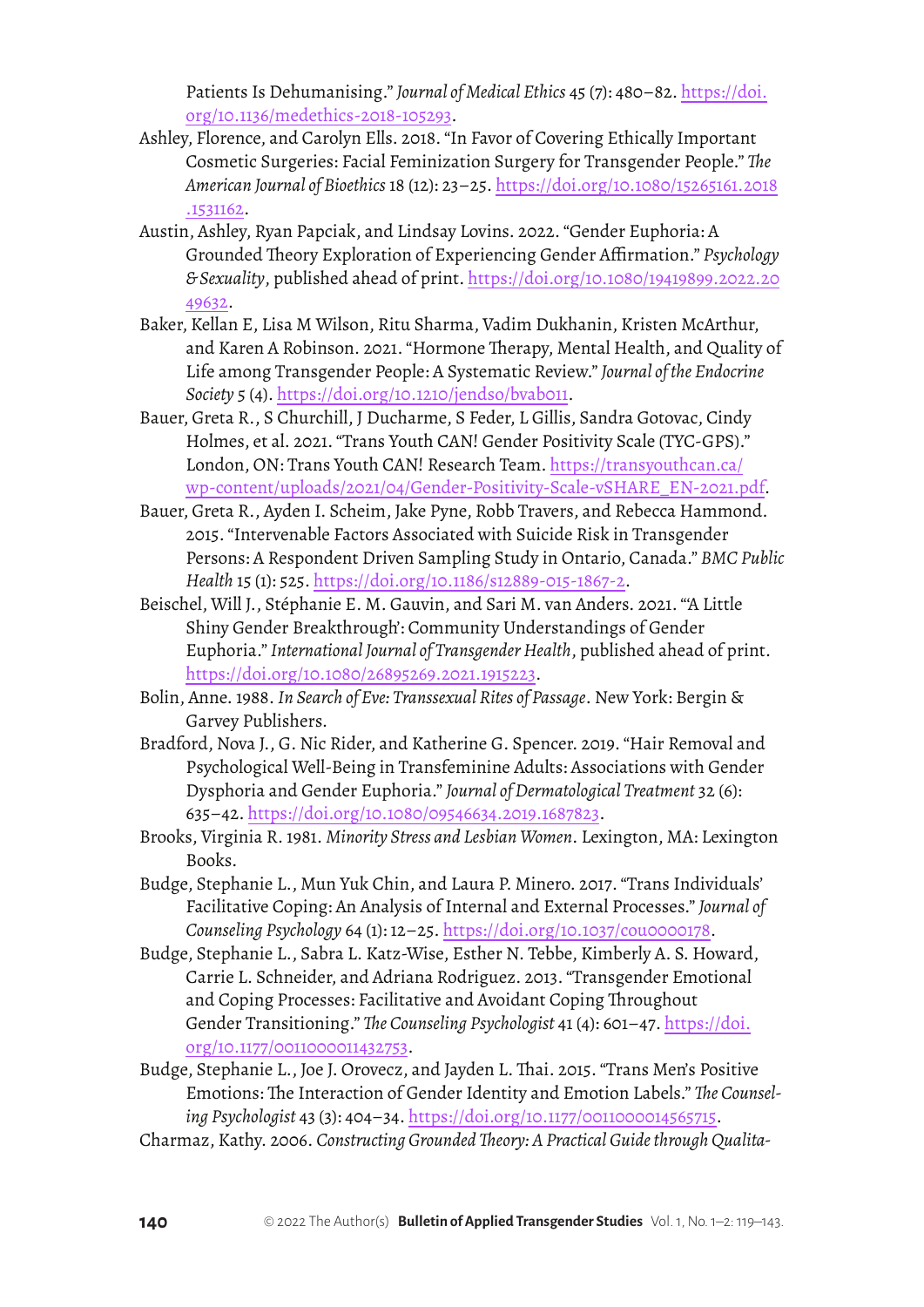*tive Analysis*. Thousand Oaks, CA: SAGE.

- Cooper, Kate, Ailsa Russell, William Mandy, and Catherine Butler. 2020. "The Phenomenology of Gender Dysphoria in Adults: A Systematic Review and Meta-Synthesis." *Clinical Psychology Review* 80: 101875. [https://doi.org/10.1016/j.](https://doi.org/10.1016/j.cpr.2020.101875) [cpr.2020.101875](https://doi.org/10.1016/j.cpr.2020.101875).
- Davy, Zowie. 2015. "The DSM-5 and the Politics of Diagnosing Transpeople." *Archives of Sexual Behavior* 44 (5): 1165–76. <https://doi.org/10.1007/s10508-015-0573-6>.
- Devor, Aaron H. 2004. "Witnessing and Mirroring: A Fourteen Stage Model of Transsexual Identity Formation." *Journal of Gay & Lesbian Psychotherapy* 8 (1–2): 41–67.
- Digital Transgender Archive. n.d. "Gender Euphoria." Digital Transgender Archive. Accessed October 11, 2020. [https://www.digitaltransgenderarchive.net/col/1v](https://www.digitaltransgenderarchive.net/col/1v53jw986)-[53jw986](https://www.digitaltransgenderarchive.net/col/1v53jw986).
- Feinberg, Leslie. 1993. *Stone Butch Blues*. Ithica, NY: Firebrand Books.
- Galupo, M. Paz, Lex Pulice-Farrow, Zakary A. Clements, and Ezra R. Morris. 2019. "'I Love You as Both and I Love You as Neither': Romantic Partners' Affirmations of Nonbinary Trans Individuals." *International Journal of Transgenderism* 20 (2–3): 315–27. <https://doi.org/10.1080/15532739.2018.1496867>.
- Galupo, M. Paz, Lex Pulice-Farrow, and Louis Lindley. 2020. "'Every Time I Get Gendered Male, I Feel a Pain in My Chest': Understanding the Social Context for Gender Dysphoria." *Stigma and Health* 5 (2): 199–208. [https://doi.](https://doi.org/10.1037/sah0000189) [org/10.1037/sah0000189](https://doi.org/10.1037/sah0000189).
- Glynn, Tiffany R., Kristi E. Gamarel, Christopher W. Kahler, Mariko Iwamoto, Don Operario, and Tooru Nemoto. 2016. "The Role of Gender Affirmation in Psychological Well-Being among Transgender Women." *Psychology of Sexual Orientation and Gender Diversity* 3 (3): 336–44.<https://doi.org/10.1037/sgd0000171>.
- Hawley, Milla. 2019. "What Gender Euphoria Feels Like." *Trans Autistic Feminist* (blog), November 3. [https://transautisticfeminist.co.uk/2019/11/03/what-gender-eu](https://transautisticfeminist.co.uk/2019/11/03/what-gender-euphoria-feels-like/)[phoria-feels-like/.](https://transautisticfeminist.co.uk/2019/11/03/what-gender-euphoria-feels-like/)
- Hendricks, Michael L., and Rylan J. Testa. 2012. "A Conceptual Framework for Clinical Work with Transgender and Gender Nonconforming Clients: An Adaptation of the Minority Stress Model." *Professional Psychology: Research and Practice* 43 (5): 460–67. <https://doi.org/10.1037/a0029597>.
- Holleb, Morgan Lev Edward. 2019. *The A–Z of Gender and Sexuality: From Ace to Ze*. London: Jessica Kingsley Publishers.
- Hughto, Jaclyn M. W., Hamish A. Gunn, Brian A. Rood, and David W. Pantalone. 2020. "Social and Medical Gender Affirmation Experiences Are Inversely Associated with Mental Health Problems in a U.S. Non-Probability Sample of Transgender Adults." *Archives of Sexual Behavior* 49 (7): 2635–47. [https://doi.](https://doi.org/10.1007/s10508-020-01655-5) [org/10.1007/s10508-020-01655-5](https://doi.org/10.1007/s10508-020-01655-5).
- Iantaffi, Alex, and Meg-John Barker. 2017. *How to Understand Your Gender: A Practical Guide for Exploring Who You Are*. London: Jessica Kingsley Publishers.
- Johnson, Austin H. 2015. "Normative Accountability: How the Medical Model Influences Transgender Identities and Experiences." *Sociology Compass* 9 (9): 803–13. <https://doi.org/10.1111/soc4.12297>.
- Johnson, Austin H . 2016. "Transnormativity: A New Concept and Its Validation through Documentary Film about Transgender Men." *Sociological Inquiry* 86 (4):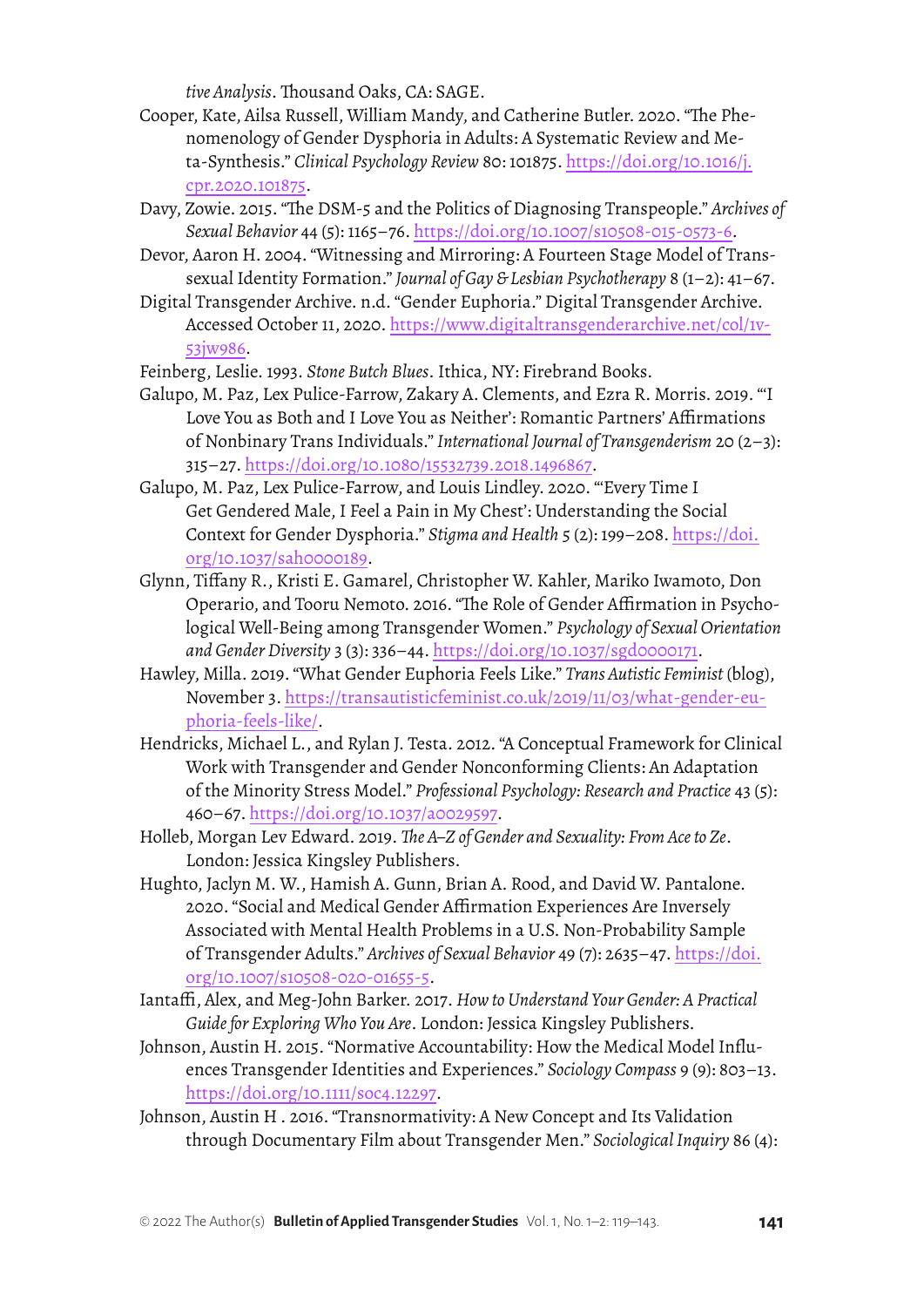465–91. <https://doi.org/10.1111/soin.12127>.

- Kane, Ariadne. 1976. "Historical and Cultural Perspectives on Crossdressing." In *The Provincetown Symposium*. [https://www.digitaltransgenderarchive.net/files/](https://www.digitaltransgenderarchive.net/files/g732d898n) [g732d898n](https://www.digitaltransgenderarchive.net/files/g732d898n).
- Lelutiu-Weinberger, Corina, Devin English, and Priyadharshiny Sandanapitchai. 2020. "The Roles of Gender Affirmation and Discrimination in the Resilience of Transgender Individuals in the US." *Behavioral Medicine* 46 (3–4): 175–88. <https://doi.org/10.1080/08964289.2020.1725414>.
- Lindley, Louis, and M. Paz Galupo. 2020. "Gender Dysphoria and Minority Stress: Support for Inclusion of Gender Dysphoria as a Proximal Stressor." *Psychology of Sexual Orientation and Gender Diversity* 7 (3): 265–75. [https://doi.org/10.1037/](https://doi.org/10.1037/sgd0000439) [sgd0000439](https://doi.org/10.1037/sgd0000439).
- Matsuno, Emmie, and Tania Israel. 2018. "Psychological Interventions Promoting Resilience among Transgender Individuals: Transgender Resilience Intervention Model (TRIM)." *The Counseling Psychologist* 46 (5): 632–55. [https://doi.](https://doi.org/10.1177/0011000018787261) [org/10.1177/0011000018787261](https://doi.org/10.1177/0011000018787261).
- Matte, Nicholas. 2014. "Historicizing Liberal American Transnormativities: Media, Medicine, Activism, 1960–1990." PhD diss., University of Toronto. [https://](https://tspace.library.utoronto.ca/bitstream/1807/68460/1/Matte_Nicholas_201411_PhD_thesis.pdf) [tspace.library.utoronto.ca/bitstream/1807/68460/1/Matte\\_Nicholas\\_201411\\_](https://tspace.library.utoronto.ca/bitstream/1807/68460/1/Matte_Nicholas_201411_PhD_thesis.pdf) PhD thesis.pdf
- Meyer, Ilan H. 1995. "Minority Stress and Mental Health in Gay Men." *Journal of Health and Social Behavior* 36 (1): 35–56. <https://doi.org/10.2307/2137286>.
- Pulice-Farrow, Lex, Alex Bravo, and M. Paz Galupo. 2019. "'Your Gender Is Valid': Microaffirmations in the Romantic Relationships of Transgender Individuals." *Journal of LGBT Issues in Counseling* 13 (1): 45–66. [https://doi.org/10.1080/1553860](https://doi.org/10.1080/15538605.2019.1565799) [5.2019.1565799](https://doi.org/10.1080/15538605.2019.1565799).
- Scheim, Ayden, Amaya G Perez-Brumer, and Greta R Bauer. 2020. "Gender-Concordant Identity Documents and Mental Health among Transgender Adults in the USA: A Cross-Sectional Study." *The Lancet Public Health* 5 (4): e196–203. [https://](https://doi.org/10.1016/S2468-2667(20)30032-3) [doi.org/10.1016/S2468-2667\(20\)30032-3](https://doi.org/10.1016/S2468-2667(20)30032-3).
- Sevelius, Jae M. 2013. "Gender Affirmation: A Framework for Conceptualizing Risk Behavior among Transgender Women of Color." *Sex Roles* 68 (11–12): 675–89. <https://doi.org/10.1007/s11199-012-0216-5>.
- shuster, stef m. 2021. *Trans Medicine: The Emergence and Practice of Treating Gender*. New York: New York University Press.
- Sloan, Colleen A., Danielle S. Berke, and Jillian C. Shipherd. 2017. "Utilizing a Dialectical Framework to Inform Conceptualization and Treatment of Clinical Distress in Transgender Individuals." *Professional Psychology: Research and Practice* 48 (5): 301–09.<https://doi.org/10.1037/pro0000146>.
- Testa, Rylan J., Janice Habarth, Jayme Peta, Kimberly Balsam, and Walter Bockting. 2015. "Development of the Gender Minority Stress and Resilience Measure." *Psychology of Sexual Orientation and Gender Diversity* 2 (1): 65–77. [https://doi.](https://doi.org/10.1037/sgd0000081) [org/10.1037/sgd0000081](https://doi.org/10.1037/sgd0000081).
- World Professional Association for Transgender Health. 2012. *Standards of Care for the Health of Transsexual, Transgender, and Gender Nonconforming People*. 7th ed. Minneapolis, MN: World Professional Association for Transgender Health.